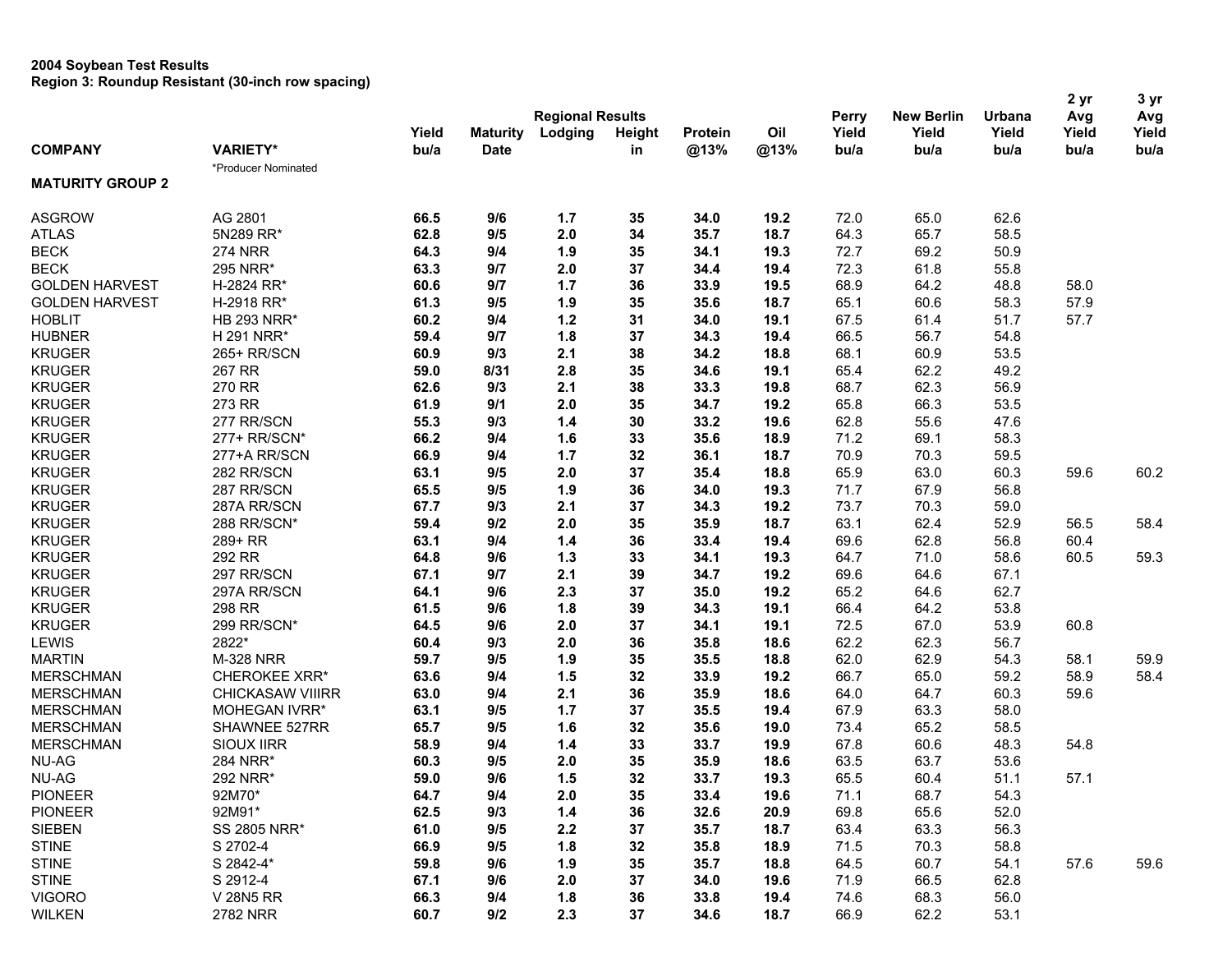|                         |                     |       |                         |         |                |         |      |       |                   |               | 2 yr  | 3 yr  |
|-------------------------|---------------------|-------|-------------------------|---------|----------------|---------|------|-------|-------------------|---------------|-------|-------|
|                         |                     |       | <b>Regional Results</b> |         |                |         |      |       | <b>New Berlin</b> | <b>Urbana</b> | Avg   | Avg   |
|                         |                     | Yield | <b>Maturity</b>         | Lodging | <b>Height</b>  | Protein | Oil  | Yield | Yield             | Yield         | Yield | Yield |
| <b>COMPANY</b>          | <b>VARIETY*</b>     | bu/a  | <b>Date</b>             |         | in             | @13%    | @13% | bu/a  | bu/a              | bu/a          | bu/a  | bu/a  |
|                         | *Producer Nominated |       |                         |         |                |         |      |       |                   |               |       |       |
| <b>WILKEN</b>           | <b>2791 NRR</b>     | 60.0  | 9/4                     | 2.1     | 36             | 35.4    | 18.8 | 62.0  | 62.8              | 55.3          |       |       |
| <b>WILKEN</b>           | <b>WX 134 NRR</b>   | 58.3  | 9/4                     | 1.9     | 38             | 34.3    | 18.7 | 62.4  | 57.8              | 54.5          | 55.4  |       |
| <b>WILKEN</b>           | <b>WX 300 RR</b>    | 62.6  | 9/8                     | 2.0     | 40             | 33.4    | 20.3 | 69.7  | 63.7              | 54.4          |       |       |
|                         | <b>AVERAGE</b>      | 62.5  | 9/4                     | 1.9     | 35             | 34.7    | 19.1 | 67.4  | 64.1              | 56.0          | 58.2  | 59.3  |
|                         | L.S.D. 25% LEVEL    | 2.9   |                         | 0.2     | 1              | 0.52    | 0.23 | 2.4   | 3.1               | 3.2           |       |       |
|                         | COEFF. OF VAR. (%)  | 8.4   |                         | 20.5    | $\overline{7}$ | 2.8     | 2.2  | 3.7   | 5.2               | 6.0           |       |       |
| <b>MATURITY GROUP 3</b> |                     |       |                         |         |                |         |      |       |                   |               |       |       |
| <b>AGSOURCE</b>         | 9323*               | 62.0  | 9/9                     | 1.9     | 41             | 33.7    | 18.8 | 69.5  | 59.2              | 57.3          |       |       |
| <b>AGSOURCE</b>         | 9354*               | 66.0  | 9/13                    | 1.8     | 39             | 35.7    | 18.2 | 71.5  | 69.2              | 57.5          |       |       |
| <b>AGSOURCE</b>         | 9362*               | 67.4  | 9/15                    | 2.2     | 37             | 32.7    | 20.1 | 74.5  | 67.1              | 60.7          |       |       |
| <b>AGSOURCE</b>         | 9394*               | 68.7  | 9/21                    | 2.1     | 38             | 33.6    | 20.0 | 79.1  | 64.2              | 62.9          |       |       |
| <b>AGVENTURE</b>        | 34J1 NRR*           | 69.6  | 9/15                    | 1.6     | 37             | 34.2    | 19.7 | 75.7  | 67.5              | 65.7          |       |       |
| <b>AGVENTURE</b>        | 39J3 NRR*           | 71.0  | 9/18                    | 2.1     | 41             | 33.8    | 19.9 | 82.1  | 65.6              | 65.3          |       |       |
| <b>ASGROW</b>           | AG 3101             | 62.2  | 9/7                     | 1.6     | 40             | 35.4    | 18.2 | 70.1  | 59.5              | 56.9          |       |       |
| <b>ASGROW</b>           | AG 3202*            | 64.3  | 9/9                     | 2.2     | 42             | 32.7    | 19.6 | 73.9  | 62.5              | 56.4          | 61.1  |       |
| <b>ASGROW</b>           | AG 3305             | 67.7  | 9/13                    | 2.1     | 37             | 31.4    | 19.4 | 76.3  | 65.2              | 61.5          |       |       |
| <b>ASGROW</b>           | AG 3602             | 67.0  | 9/14                    | 2.0     | 41             | 34.9    | 17.9 | 72.4  | 66.5              | 62.2          |       |       |
| <b>ASGROW</b>           | AG 3802             | 66.1  | 9/18                    | 1.9     | 45             | 34.3    | 18.2 | 75.3  | 64.6              | 58.4          |       |       |
| <b>ATLAS</b>            | 5B381 NRR*          | 65.5  | 9/19                    | 2.1     | 37             | 33.3    | 20.0 | 75.9  | 61.8              | 58.8          |       |       |
| <b>ATLAS</b>            | 5N327 RR*           | 63.5  | 9/8                     | 1.8     | 38             | 34.0    | 20.0 | 69.8  | 62.9              | 57.8          |       |       |
| <b>ATLAS</b>            | 5N351 RR*           | 70.3  | 9/14                    | 1.6     | 37             | 34.4    | 19.6 | 79.3  | 65.6              | 66.1          |       |       |
| <b>BECK</b>             | 323 RR*             | 65.2  | 9/10                    | 1.9     | 38             | 33.8    | 20.1 | 70.8  | 63.3              | 61.5          | 61.9  | 62.8  |
| <b>BECK</b>             | <b>354 NRR</b>      | 66.6  | 9/15                    | $1.7$   | 41             | 35.8    | 17.9 | 76.4  | 61.9              | 61.5          |       |       |
| <b>BECK</b>             | 367 NRR*            | 68.0  | 9/17                    | 2.4     | 38             | 32.4    | 20.2 | 75.6  | 65.6              | 62.9          | 63.0  | 63.3  |
| <b>BECK</b>             | 375 NRR*            | 66.9  | 9/16                    | 1.9     | 40             | 35.2    | 18.5 | 71.6  | 66.9              | 62.1          | 65.2  |       |
| <b>BIO GENE</b>         | <b>BG 3805 NRS</b>  | 70.0  | 9/17                    | 1.9     | 39             | 32.6    | 19.3 | 78.6  | 69.3              | 62.2          |       |       |
| <b>CROW'S</b>           | C 3115 R*           | 63.5  | 9/7                     | $1.2$   | 36             | 33.6    | 18.8 | 67.1  | 67.4              | 56.1          |       |       |
| <b>CROW'S</b>           | C 3117 R*           | 61.0  | 9/9                     | 2.0     | 40             | 33.9    | 18.8 | 67.7  | 59.0              | 56.4          | 57.4  |       |
| <b>DAIRYLAND</b>        | <b>DSR-3000 RR</b>  | 61.2  | 9/8                     | 1.5     | 36             | 35.1    | 19.4 | 65.9  | 61.6              | 56.0          |       |       |
| <b>DAIRYLAND</b>        | <b>DSR-3500 RR</b>  | 62.8  | 9/15                    | 2.0     | 40             | 35.2    | 18.6 | 72.0  | 58.5              | 58.0          |       |       |
| <b>DAIRYLAND</b>        | <b>DSR-3501 RR</b>  | 63.2  | 9/13                    | 2.2     | 45             | 34.2    | 18.8 | 69.6  | 62.3              | 57.9          |       |       |
| <b>DAIRYLAND</b>        | <b>DSR-3600 RR</b>  | 61.4  | 9/18                    | 1.9     | 39             | 35.1    | 19.7 | 66.0  | 60.1              | 58.0          |       |       |
| <b>DAIRYLAND</b>        | <b>DSR-3800 RR</b>  | 59.4  | 9/17                    | 2.1     | 40             | 33.8    | 19.5 | 70.1  | 55.7              | 52.3          |       |       |
| <b>DAIRYLAND</b>        | DSR-385 RR*         | 68.5  | 9/20                    | $1.4$   | 38             | 34.1    | 20.0 | 78.5  | 68.5              | 58.4          | 65.1  |       |
| <b>DAIRYLAND</b>        | DST 34-001 RR       | 60.9  | 9/12                    | 2.0     | 40             | 33.6    | 19.3 | 73.3  | 55.4              | 53.9          |       |       |
| <b>DEKALB</b>           | DKB 31-51*          | 61.8  | 9/11                    | 2.0     | 37             | 33.9    | 20.2 | 67.8  | 59.9              | 57.7          | 59.6  | 61.9  |
| <b>DEKALB</b>           | DKB 36-52           | 64.7  | 9/13                    | 1.8     | 42             | 35.4    | 18.0 | 74.3  | 59.4              | 60.4          |       |       |
| <b>DEKALB</b>           | DKB 38-52*          | 68.1  | 9/15                    | 1.9     | 40             | 32.6    | 19.6 | 75.8  | 66.9              | 61.5          | 66.0  | 68.3  |
| <b>DIENER</b>           | D 3205 CR           | 65.0  | 9/11                    | 1.9     | 41             | 34.3    | 18.7 | 74.7  | 61.9              | 58.3          |       |       |
| <b>DIENER</b>           | D 3310 CR*          | 61.1  | 9/10                    | $1.4$   | 39             | 34.9    | 19.2 | 68.7  | 55.7              | 59.0          |       |       |
| <b>DIENER</b>           | D 3315 RR           | 60.7  | 9/10                    | 2.2     | 37             | 33.2    | 19.8 | 71.5  | 58.6              | 52.1          |       |       |
|                         |                     |       |                         |         |                |         |      |       |                   |               |       |       |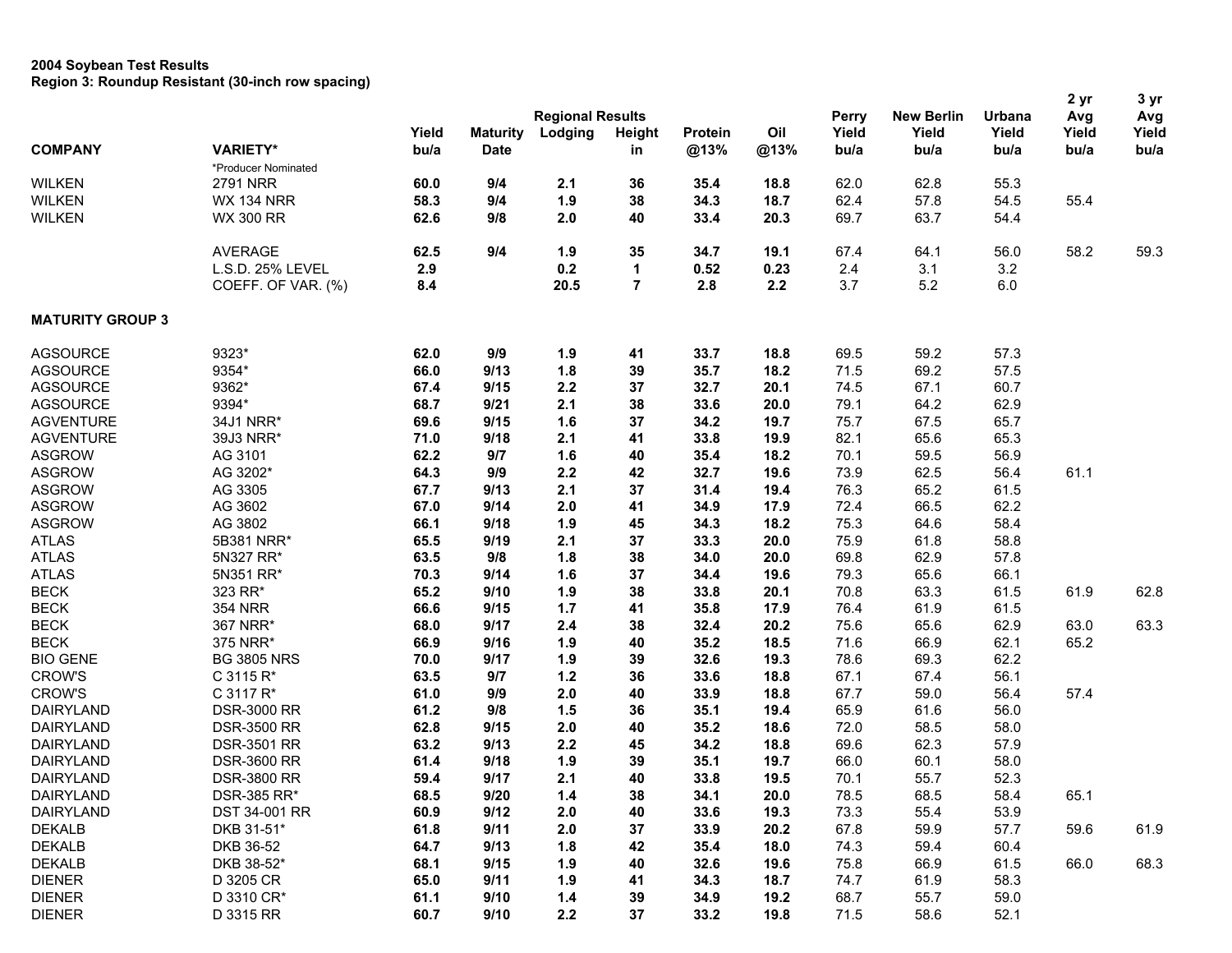|                       |                     |       |                 |                         |               |         |      |       | 2 yr              | 3 yr          |       |       |
|-----------------------|---------------------|-------|-----------------|-------------------------|---------------|---------|------|-------|-------------------|---------------|-------|-------|
|                       |                     |       |                 | <b>Regional Results</b> |               |         |      | Perry | <b>New Berlin</b> | <b>Urbana</b> | Avg   | Avg   |
|                       |                     | Yield | <b>Maturity</b> | Lodging                 | <b>Height</b> | Protein | Oil  | Yield | Yield             | Yield         | Yield | Yield |
| <b>COMPANY</b>        | <b>VARIETY*</b>     | bu/a  | <b>Date</b>     |                         | in            | @13%    | @13% | bu/a  | bu/a              | bu/a          | bu/a  | bu/a  |
|                       | *Producer Nominated |       |                 |                         |               |         |      |       |                   |               |       |       |
| <b>DIENER</b>         | D 3405 CR           | 72.5  | 9/14            | 1.8                     | 37            | 34.5    | 19.7 | 79.0  | 70.8              | 67.8          |       |       |
| <b>DIENER</b>         | D 3668 CR           | 65.7  | 9/12            | 1.9                     | 39            | 35.0    | 18.6 | 71.0  | 66.1              | 59.9          |       |       |
| <b>DIENER</b>         | D 3899 CR*          | 59.0  | 9/18            | 1.9                     | 44            | 33.8    | 19.2 | 68.6  | 56.7              | 51.6          |       |       |
| <b>EXCEL</b>          | 8374 RR CYSTX       | 64.1  | 9/14            | 2.1                     | 39            | 33.0    | 19.2 | 72.0  | 64.1              | 56.2          |       |       |
| <b>EXCEL</b>          | 8376 RR             | 65.2  | 9/18            | 2.3                     | 39            | 35.7    | 19.4 | 71.4  | 61.9              | 62.4          |       |       |
| <b>EXCEL</b>          | 8384 NRR            | 57.9  | 9/16            | 2.0                     | 46            | 34.1    | 19.0 | 69.9  | 53.4              | 50.2          | 55.2  | 56.0  |
| <b>EXCEL</b>          | 8390 NNRR           | 59.7  | 9/15            | 1.9                     | 42            | 33.8    | 19.4 | 71.2  | 53.2              | 54.6          |       |       |
| <b>FS HISOY</b>       | <b>HS 3236</b>      | 63.1  | 9/8             | 1.8                     | 38            | 33.8    | 20.1 | 72.3  | 60.1              | 57.0          | 61.4  |       |
| <b>FS HISOY</b>       | HS 3306*            | 63.5  | 9/9             | 2.0                     | 41            | 32.3    | 19.9 | 72.4  | 59.4              | 58.7          | 59.8  | 61.4  |
| <b>FS HISOY</b>       | <b>HS 3536</b>      | 70.5  | 9/16            | 1.5                     | 37            | 34.1    | 19.8 | 78.6  | 65.6              | 67.3          | 65.9  |       |
| <b>FS HISOY</b>       | <b>HS 3616</b>      | 65.1  | 9/17            | 2.2                     | 38            | 33.0    | 20.0 | 77.0  | 66.1              | 52.1          | 61.6  | 63.2  |
| <b>FS HISOY</b>       | HS 3706*            | 60.4  | 9/11            | $1.7$                   | 42            | 34.9    | 18.5 | 69.7  | 59.0              | 52.5          | 58.1  | 60.0  |
| <b>FS HISOY</b>       | <b>HS 3726</b>      | 66.0  | 9/13            | 2.1                     | 40            | 35.5    | 18.4 | 72.4  | 68.4              | 57.2          | 65.1  | 67.5  |
| <b>FS HISOY</b>       | <b>HS 3916</b>      | 65.9  | 9/18            | 1.8                     | 39            | 32.4    | 19.6 | 75.7  | 64.5              | 57.5          | 63.9  | 66.4  |
| <b>FS HISOY</b>       | <b>HS 3936</b>      | 70.0  | 9/17            | 2.1                     | 38            | 33.7    | 19.9 | 76.1  | 68.7              | 65.1          | 67.1  |       |
| <b>FS HISOY</b>       | X 3346              | 65.0  | 9/8             | 1.8                     | 41            | 33.8    | 18.9 | 76.3  | 63.7              | 55.0          |       |       |
| <b>FS HISOY</b>       | X 3446              | 63.7  | 9/14            | 1.9                     | 39            | 33.7    | 19.6 | 73.9  | 61.7              | 55.5          |       |       |
| <b>FS HISOY</b>       | X 3646              | 65.5  | 9/14            | 1.6                     | 41            | 35.8    | 17.8 | 71.6  | 62.2              | 62.7          |       |       |
| <b>FS HISOY</b>       | X 3846              | 69.7  | 9/17            | 1.8                     | 40            | 32.4    | 19.4 | 78.2  | 67.9              | 63.0          |       |       |
| <b>FS HISOY</b>       | X 3848              | 55.2  | 9/18            | 1.7                     | 39            | 33.2    | 19.8 | 62.8  | 52.8              | 49.8          |       |       |
| <b>GARST</b>          | 3212 RR/N*          | 62.1  | 9/9             | 2.0                     | 42            | 32.2    | 19.9 | 70.1  | 60.1              | 56.2          |       |       |
| <b>GARST</b>          | 3512 RR/N           | 69.8  | 9/15            | $1.7$                   | 37            | 34.3    | 19.7 | 78.1  | 64.3              | 67.1          |       |       |
| <b>GARST</b>          | 3624 RR/N           | 64.9  | 9/14            | 1.8                     | 40            | 35.2    | 18.4 | 71.6  | 64.9              | 58.2          |       |       |
| <b>GARST</b>          | 3712 RR/N           | 66.8  | 9/15            | 2.1                     | 37            | 32.8    | 20.0 | 71.8  | 66.6              | 62.0          | 61.9  | 62.4  |
| <b>GMA</b>            | SVI 3349 SCNRR      | 58.9  | 9/9             | 1.9                     | 39            | 32.9    | 19.8 | 70.0  | 55.1              | 51.6          |       |       |
| <b>GMA</b>            | SVI 3350 SCNRR      | 58.8  | 9/6             | 1.9                     | 39            | 33.5    | 19.8 | 66.7  | 57.1              | 52.6          |       |       |
| <b>GMA</b>            | SVI 3455 SCNRR      | 56.5  | 9/7             | 1.7                     | 39            | 33.1    | 19.6 | 66.8  | 54.0              | 48.6          |       |       |
| <b>GMA</b>            | SVI 3458 SCNRR      | 55.8  | 9/6             | 1.9                     | 43            | 33.7    | 19.7 | 66.9  | 50.2              | 50.3          |       |       |
| <b>GMA</b>            | SVI 3641 SCNRR      | 57.2  | 9/13            | 2.0                     | 47            | 34.5    | 19.4 | 67.7  | 52.2              | 51.8          |       |       |
| <b>GMA</b>            | SVI 3645 SCNRR      | 56.6  | 9/9             | 1.5                     | 43            | 34.2    | 19.1 | 65.1  | 56.1              | 48.7          |       |       |
| <b>GMA</b>            | SVI 3648 SCNRR      | 51.2  | 9/13            | 1.6                     | 38            | 32.1    | 20.4 | 56.5  | 50.4              | 46.6          |       |       |
| <b>GMA</b>            | SVI 3650 SCNRR      | 57.6  | 9/11            | 2.0                     | 41            | 32.5    | 20.4 | 74.0  | 50.0              | 48.9          |       |       |
| <b>GMA</b>            | SVI 3651 SCNRR      | 56.0  | 9/14            | 2.0                     | 45            | 32.9    | 19.9 | 66.3  | 53.5              | 48.1          |       |       |
| <b>GOLDEN HARVEST</b> | H-3189 RR*          | 66.2  | 9/8             | 1.9                     | 40            | 33.2    | 19.6 | 71.6  | 66.2              | 60.8          |       |       |
| <b>GOLDEN HARVEST</b> |                     |       |                 | 1.9                     |               | 34.7    | 18.9 |       |                   |               | 58.2  |       |
|                       | H-3281 RR*          | 59.8  | 9/11            |                         | 37            |         |      | 69.4  | 57.8              | 52.3          |       |       |
| <b>GOLDEN HARVEST</b> | H-3383 RR*          | 62.6  | 9/13            | 2.0                     | 40            | 34.5    | 19.3 | 70.8  | 59.1              | 58.0          | 60.4  | 61.6  |
| <b>GOLDEN HARVEST</b> | H-3505 RR           | 62.0  | 9/18            | 2.1                     | 39            | 34.9    | 19.8 | 68.5  | 61.8              | 55.7          |       |       |
| <b>GOLDEN HARVEST</b> | H-3588 RR           | 60.5  | 9/17            | 2.4                     | 43            | 36.0    | 19.3 | 68.9  | 57.6              | 55.0          | 57.6  |       |
| <b>GOLDEN HARVEST</b> | H-3606 RR*          | 64.5  | 9/14            | 1.9                     | 40            | 34.8    | 18.6 | 71.6  | 60.7              | 61.2          |       |       |
| <b>GOLDEN HARVEST</b> | H-3631 RR*          | 63.9  | 9/13            | 2.2                     | 37            | 32.1    | 20.2 | 73.7  | 60.5              | 57.5          | 60.7  | 62.0  |
| <b>GOLDEN HARVEST</b> | H-3921 RR           | 69.5  | 9/21            | 1.5                     | 40            | 35.1    | 19.6 | 75.6  | 68.0              | 64.8          |       |       |
| <b>GOLDEN HARVEST</b> | H-3945 RR*          | 66.1  | 9/16            | 1.8                     | 41            | 32.6    | 19.5 | 76.9  | 59.8              | 61.7          | 63.0  | 65.6  |
| <b>GREAT HEART</b>    | GT-345 CRR*         | 68.7  | 9/15            | 1.6                     | 36            | 34.2    | 19.7 | 76.5  | 63.5              | 66.2          |       |       |
| <b>GREAT HEART</b>    | GT-360 CRR*         | 64.3  | 9/17            | 1.8                     | 39            | 35.1    | 18.4 | 74.7  | 59.3              | 59.0          | 63.2  |       |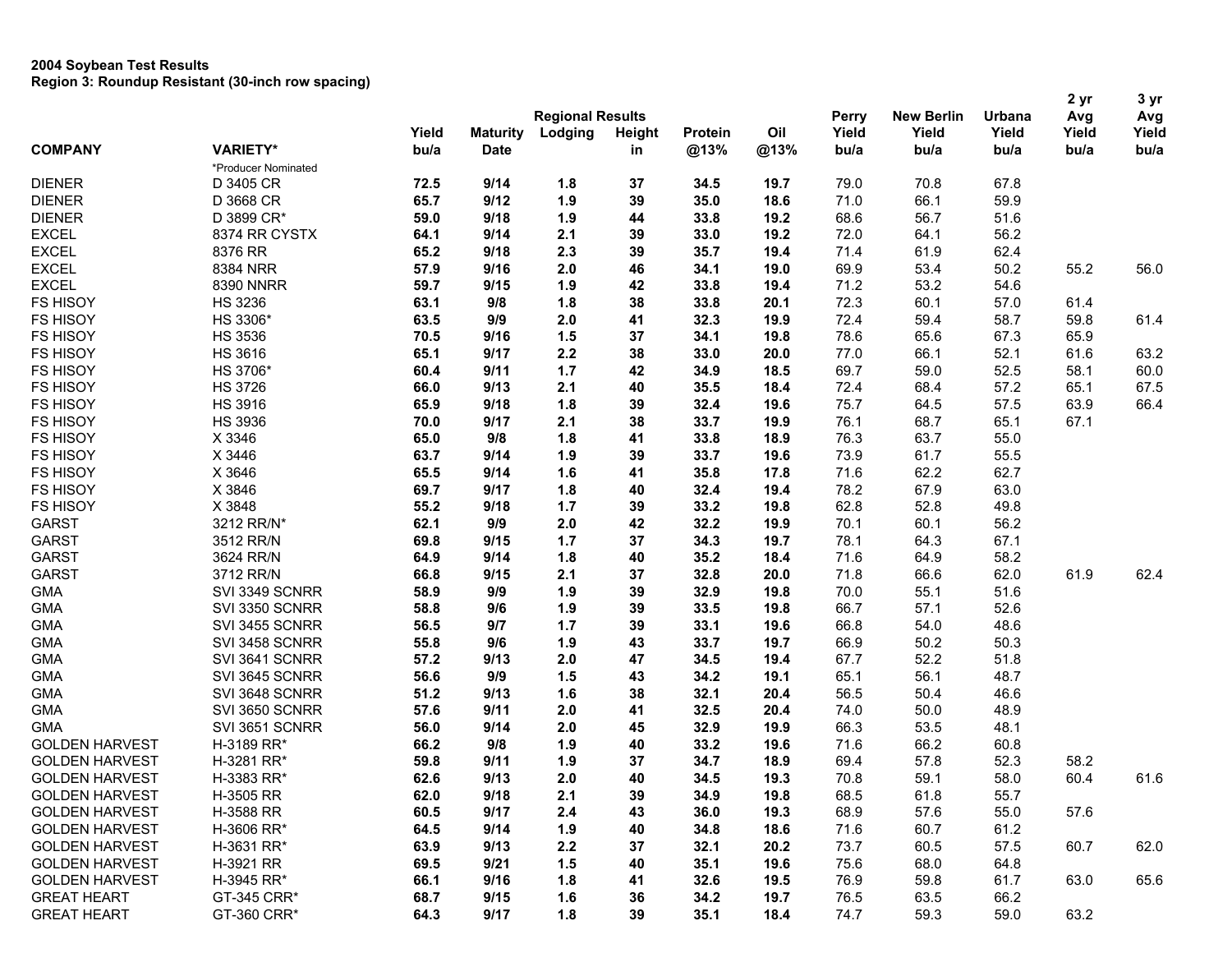|                    |                      |       |                 | <b>Regional Results</b> |               | Perry   | <b>New Berlin</b> | Urbana | 2 yr<br>Avg | 3 yr<br>Avg |       |       |
|--------------------|----------------------|-------|-----------------|-------------------------|---------------|---------|-------------------|--------|-------------|-------------|-------|-------|
|                    |                      | Yield | <b>Maturity</b> | Lodging                 | <b>Height</b> | Protein | Oil               | Yield  | Yield       | Yield       | Yield | Yield |
| <b>COMPANY</b>     | <b>VARIETY*</b>      | bu/a  | <b>Date</b>     |                         | in            | @13%    | @13%              | bu/a   | bu/a        | bu/a        | bu/a  | bu/a  |
|                    | *Producer Nominated  |       |                 |                         |               |         |                   |        |             |             |       |       |
| <b>GREAT LAKES</b> | GL 3007 RR*          | 65.3  | 9/7             | 1.5                     | 37            | 32.7    | 19.8              | 68.0   | 66.7        | 61.2        |       |       |
| <b>GREAT LAKES</b> | GL 3409 RR*          | 66.0  | 9/8             | 1.8                     | 41            | 32.9    | 19.6              | 73.3   | 63.5        | 61.1        |       |       |
| <b>GREAT LAKES</b> | GL 3619 RR*          | 60.9  | 9/11            | 1.5                     | 42            | 34.1    | 18.6              | 69.5   | 57.6        | 55.7        | 59.4  |       |
| <b>GREAT LAKES</b> | GL 3710 RR*          | 69.0  | 9/14            | 2.1                     | 39            | 32.9    | 19.9              | 74.8   | 69.2        | 63.1        |       |       |
| <b>GREAT LAKES</b> | GL 3819 RR*          | 63.4  | 9/17            | 1.7                     | 41            | 32.2    | 19.7              | 73.7   | 59.6        | 57.1        | 61.9  |       |
| <b>HELENA</b>      | 3773                 | 68.9  | 9/13            | 1.9                     | 39            | 35.5    | 18.4              | 75.3   | 68.6        | 62.8        | 66.3  |       |
| <b>HOBLIT</b>      | <b>HB 335 NRR</b>    | 65.0  | 9/12            | 2.0                     | 41            | 34.1    | 18.7              | 71.3   | 66.3        | 57.4        |       |       |
| <b>HOBLIT</b>      | <b>HB 355 NRR</b>    | 73.3  | 9/13            | 1.8                     | 37            | 35.1    | 19.4              | 77.4   | 73.1        | 69.2        |       |       |
| <b>HOBLIT</b>      | <b>HB 364 NRR*</b>   | 67.1  | 9/16            | 2.1                     | 38            | 32.4    | 20.1              | 77.3   | 62.1        | 61.8        | 62.8  |       |
| <b>HOBLIT</b>      | <b>HB 376 NRR</b>    | 68.9  | 9/14            | 1.9                     | 40            | 35.5    | 18.3              | 78.3   | 67.0        | 61.3        | 67.0  |       |
| <b>HORIZON</b>     | H 324 NRR*           | 58.6  | 9/8             | 1.8                     | 39            | 33.5    | 19.0              | 65.3   | 57.6        | 53.0        | 56.2  |       |
| <b>HORIZON</b>     | <b>H328 NRR</b>      | 65.2  | 9/17            | 2.2                     | 39            | 32.7    | 20.0              | 72.2   | 63.1        | 60.2        | 62.3  | 64.1  |
| <b>HORIZON</b>     | <b>H333 NRR</b>      | 64.7  | 9/11            | 1.8                     | 42            | 34.3    | 18.7              | 73.7   | 62.2        | 58.2        |       |       |
| <b>HORIZON</b>     | H 341 RR             | 62.0  | 9/13            | 2.1                     | 38            | 33.5    | 19.4              | 69.0   | 60.0        | 57.0        | 56.3  | 57.1  |
| <b>HORIZON</b>     | H 352 NRR*           | 71.9  | 9/16            | 1.5                     | 38            | 34.8    | 19.4              | 79.2   | 70.2        | 66.2        | 65.6  |       |
| <b>HORIZON</b>     | <b>H357 NRR</b>      | 67.2  | 9/18            | 2.1                     | 38            | 32.4    | 20.1              | 75.0   | 65.3        | 61.3        | 62.6  | 64.2  |
| <b>HORIZON</b>     | H 374 NRR*           | 63.8  | 9/13            | 1.8                     | 39            | 34.9    | 18.6              | 71.1   | 61.8        | 58.3        | 62.9  |       |
| <b>HORIZON</b>     | <b>H387 NRR</b>      | 67.3  | 9/17            | 1.9                     | 37            | 33.4    | 20.0              | 77.7   | 65.1        | 59.1        | 62.7  |       |
| <b>HORIZON</b>     | <b>H 394 NRR</b>     | 64.7  | 9/19            | 1.9                     | 43            | 34.2    | 19.8              | 74.2   | 63.7        | 56.3        | 61.1  | 61.5  |
| <b>HUBNER</b>      | H 325 NRR*           | 59.7  | 9/8             | 1.8                     | 40            | 33.1    | 19.1              | 67.8   | 56.5        | 54.8        |       |       |
| <b>KITCHEN</b>     | <b>KSC 3433 CRR*</b> | 62.7  | 9/7             | 1.5                     | 42            | 34.6    | 18.4              | 67.2   | 64.0        | 57.0        |       |       |
| <b>KITCHEN</b>     | <b>KSC 3546 CRR*</b> | 69.3  | 9/14            | 1.5                     | 37            | 34.0    | 19.8              | 79.5   | 64.1        | 64.3        |       |       |
| <b>KITCHEN</b>     | <b>KSC 3706 CRR*</b> | 58.1  | 9/13            | 1.6                     | 41            | 34.3    | 18.9              | 70.4   | 51.4        | 52.5        |       |       |
| <b>KRUGER</b>      | 313 RR/SCN           | 64.6  | 9/10            | 2.4                     | 40            | 33.6    | 18.6              | 71.2   | 61.4        | 61.1        |       |       |
| <b>KRUGER</b>      | 323 RR               | 61.8  | 9/9             | 1.6                     | 38            | 31.8    | 20.0              | 69.6   | 59.3        | 56.5        |       |       |
| <b>KRUGER</b>      | 328 RR               | 62.5  | 9/9             | 1.8                     | 40            | 33.0    | 19.7              | 66.6   | 63.4        | 57.4        |       |       |
| <b>KRUGER</b>      | 341 RR/SCN           | 64.6  | 9/12            | 1.7                     | 37            | 34.6    | 19.0              | 71.3   | 64.4        | 58.1        |       |       |
| <b>KRUGER</b>      | 343 RR/SCN           | 61.2  | 9/13            | 1.8                     | 37            | 35.1    | 18.8              | 68.7   | 59.8        | 55.2        |       |       |
| <b>KRUGER</b>      | 346 RR/SCN           | 65.0  | 9/13            | 1.9                     | 41            | 33.9    | 19.6              | 74.8   | 62.2        | 57.9        |       |       |
| <b>KRUGER</b>      | 346A RR/SCN          | 64.4  | 9/13            | 1.9                     | 39            | 33.9    | 19.6              | 73.5   | 60.6        | 59.0        |       |       |
| <b>KRUGER</b>      | 349 RR*              | 61.7  | 9/10            | 2.0                     | 37            | 33.9    | 20.1              | 70.9   | 57.1        | 57.0        | 60.8  | 62.2  |
| <b>KRUGER</b>      | 355 RR/SCN*          | 73.6  | 9/14            | 1.5                     | 38            | 34.6    | 19.5              | 78.7   | 71.3        | 70.7        | 66.9  |       |
| <b>KRUGER</b>      | 363 RR/SCN           | 65.7  | 9/14            | 1.5                     | 41            | 35.5    | 18.0              | 74.7   | 62.9        | 59.6        |       |       |
| <b>KRUGER</b>      | 373 RR               | 68.3  | 9/16            | 1.6                     | 40            | 32.5    | 19.7              | 75.4   | 67.7        | 61.8        |       |       |
| <b>KRUGER</b>      | 375 RR               | 65.6  | 9/19            | 2.2                     | 40            | 35.4    | 19.6              | 70.2   | 65.3        | 61.4        |       |       |
| <b>KRUGER</b>      | 379 RR/SCN           | 64.9  | 9/16            | 1.9                     | 40            | 35.3    | 18.5              | 72.2   | 63.1        | 59.5        | 64.0  | 66.0  |
| <b>KRUGER</b>      | 379A RR/SCN          | 65.3  | 9/15            | 1.9                     | 40            | 35.3    | 18.4              | 74.9   | 57.3        | 63.7        |       |       |
| <b>KRUGER</b>      | 380 RR/SCN*          | 65.8  | 9/18            | 1.7                     | 41            | 32.7    | 19.5              | 73.6   | 64.7        | 59.0        | 64.9  | 67.1  |
| <b>KRUGER</b>      | 380A RR/SCN          | 65.8  | 9/18            | 1.7                     | 41            | 32.4    | 19.6              | 74.4   | 65.4        | 57.6        |       |       |
| <b>KRUGER</b>      | 381 RR/SCN           | 65.2  | 9/18            | 1.7                     | 44            | 34.3    | 19.5              | 74.4   | 61.4        | 59.9        |       |       |
| <b>KRUGER</b>      | 389 RR/SCN           | 69.3  | 9/16            | 1.7                     | 40            | 32.6    | 19.3              | 75.9   | 67.8        | 64.1        |       |       |
| <b>KRUGER</b>      | 389A RR/SCN          | 68.8  | 9/17            | 1.8                     | 38            | 32.6    | 19.4              | 74.0   | 69.4        | 63.0        |       |       |
| <b>LEWIS</b>       | 3308                 | 60.7  | 9/11            | 1.8                     | 41            | 34.0    | 18.8              | 73.3   | 55.9        | 53.0        |       |       |
| LEWIS              | 3444                 | 63.5  | 9/13            | 1.5                     | 37            | 35.3    | 18.7              | 69.8   | 65.0        | 55.7        |       |       |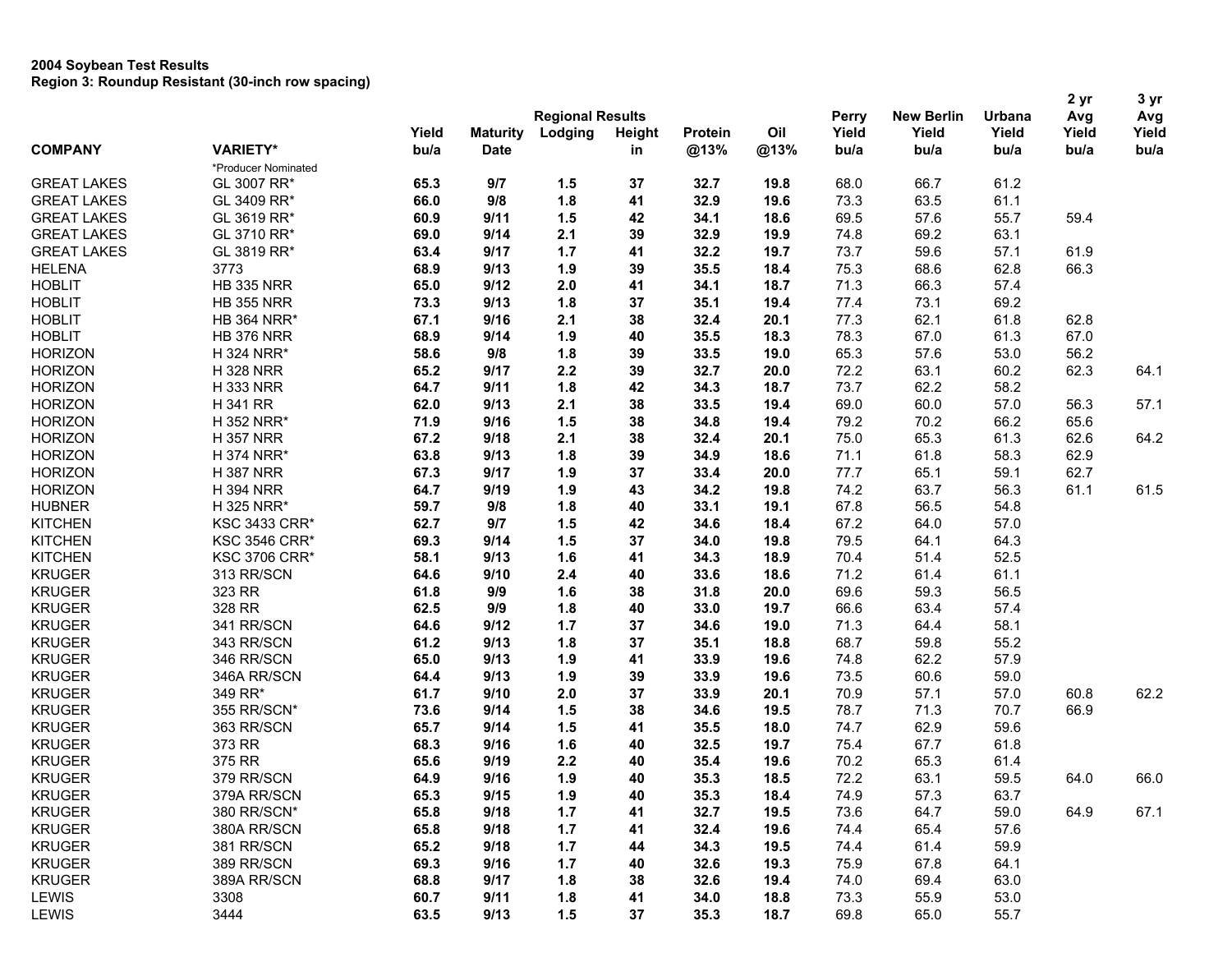| <b>Regional Results</b><br>Yield<br>Yield<br>Lodging<br>Oil<br>Yield<br>Yield<br>Yield<br>Yield<br><b>Maturity</b><br><b>Height</b><br>Protein<br><b>VARIETY*</b><br><b>COMPANY</b><br>bu/a<br>@13%<br>@13%<br>bu/a<br><b>Date</b><br>bu/a<br>bu/a<br>bu/a<br>bu/a<br>in<br>*Producer Nominated<br>LEWIS<br>3513<br>63.9<br>9/13<br>39<br>34.0<br>70.4<br>61.6<br>59.7<br>2.1<br>19.5<br>3566<br>9/16<br>1.5<br>37<br>78.5<br>69.0<br>65.0<br><b>LEWIS</b><br>70.8<br>34.3<br>19.7<br>66.4<br>LEWIS<br>3677*<br>66.3<br>2.3<br>37<br>32.7<br>66.8<br>62.3<br>63.8<br>9/18<br>20.0<br>74.7<br>57.5<br>LEWIS<br>3715<br>66.3<br>74.2<br>64.3<br>65.7<br>9/16<br>1.9<br>40<br>35.0<br>18.6<br>63.8<br>61.0<br>3875<br>LEWIS<br>68.9<br>9/17<br>2.0<br>39<br>33.8<br>19.9<br>79.9<br>62.8<br>64.2<br>67.0<br>LEWIS<br>3915*<br>58.8<br>63.7<br>9/22<br>1.8<br>45<br>33.5<br>18.7<br>73.7<br>58.5<br>63.8<br>LEWIS<br>3944<br>65.7<br>1.8<br>40<br>32.8<br>19.5<br>77.8<br>65.1<br>54.3<br>9/19<br>LEWIS<br>3995<br>65.5<br>2.0<br>38<br>75.2<br>63.3<br>58.2<br>61.5<br>9/19<br>33.3<br>19.9<br><b>LG SEEDS</b><br>C 3110 NRR*<br>59.6<br>9/8<br>63.6<br>56.7<br>58.5<br>$1.7$<br>37<br>33.6<br>20.2<br><b>LG SEEDS</b><br>9/14<br>36<br>67.4<br>C 3444 NRR*<br>73.4<br>1.5<br>34.8<br>19.5<br>78.4<br>74.5<br><b>LG SEEDS</b><br>37<br>64.6<br>62.3<br>C 3655 RR*<br>67.0<br>9/16<br>1.9<br>32.6<br>20.1<br>75.4<br>61.0<br>67.6<br>17.6<br>66.8<br>66.0<br><b>MARTIN</b><br><b>M-435 NRR</b><br>9/18<br>2.0<br>41<br>36.0<br>73.3<br>62.6<br>M-533 RR<br>2.3<br>19.9<br>73.4<br>62.2<br>55.9<br><b>MARTIN</b><br>63.8<br>9/12<br>36<br>33.4<br><b>MARTIN</b><br><b>M-538 NRR</b><br>1.8<br>40<br>32.3<br>77.3<br>65.2<br>62.5<br>68.4<br>9/18<br>19.5<br>9/19<br>37<br>79.2<br>59.8<br>62.0<br><b>MERSCHMAN</b><br><b>CLEVELAND VIIRR</b><br>66.2<br>2.1<br>33.1<br>20.1<br>59.7<br>38<br>59.1<br><b>MERSCHMAN</b><br><b>COOLIDGE IIIRR</b><br>61.4<br>9/12<br>2.0<br>34.4<br>19.3<br>67.3<br>59.2<br>57.7<br>68.0<br>66.3<br><b>MERSCHMAN</b><br><b>GRANT IIIRR</b><br>72.2<br>9/15<br>1.5<br>38<br>34.5<br>19.5<br>77.3<br>71.1<br>$1.4$<br>38<br>34.4<br>19.7<br>76.9<br>68.4<br>67.3<br><b>MERSCHMAN</b><br>KENNEDY 538RR<br>70.9<br>9/15<br><b>KENNEDY VIRR*</b><br>9/17<br>2.1<br>39<br>20.1<br>67.6<br>62.7<br><b>MERSCHMAN</b><br>67.8<br>32.6<br>76.4<br>59.3<br>62.0<br>2.3<br>39<br>66.6<br>64.8<br><b>MERSCHMAN</b><br><b>WASHINGTON IXRR</b><br>68.9<br>9/18<br>34.1<br>19.8<br>74.8<br>65.4<br>66.8<br>MIDWEST SEED GEN<br>GR 3101*<br>9/8<br>$1.3$<br>35<br>33.6<br>72.2<br>63.5<br>64.7<br>18.8<br>58.5<br>73.6<br>65.4<br>MIDWEST SEED GEN<br>GR 3732*<br>66.4<br>9/15<br>1.9<br>40<br>35.2<br>18.4<br>60.3<br>65.5<br>1.8<br>19.6<br>60.7<br>63.6<br>MIDWEST SEED GEN<br>GR 3931*<br>65.8<br>9/17<br>40<br>32.2<br>72.6<br>64.1<br>66.1<br>MSC-9A373*<br>1.9<br>62.6<br>58.4<br>MOWEAQUA SEED<br>63.3<br>9/14<br>39<br>35.1<br>18.4<br>69.1<br><b>MUNSON</b><br>8339 RR*<br>60.9<br>1.6<br>37<br>33.6<br>73.1<br>55.4<br>54.3<br>9/11<br>19.5<br><b>MWS</b><br>60.8<br>3266 CRR*<br>62.5<br>9/12<br>$1.7$<br>37<br>35.4<br>18.8<br>70.2<br>62.7<br>54.7<br>NC+<br>3A53 RR*<br>70.0<br>9/17<br>1.6<br>37<br>34.5<br>19.6<br>74.1<br>69.5<br>66.5<br>NC+<br>39<br>32.4<br>75.3<br>61.6<br>61.5<br>3A61 RR*<br>66.0<br>9/18<br>1.9<br>20.1<br>61.0<br>63.0<br>1.9<br>41<br>32.2<br>70.5<br>61.3<br>57.4<br>$NC+$<br>3N31 RR*<br>9/8<br>19.8<br>NK BRAND<br>1.8<br>58.5<br>S 37-N4*<br>62.4<br>9/19<br>45<br>35.2<br>17.9<br>68.8<br>59.8<br>61.0<br><b>NU-AG</b><br>354 NRR*<br>68.0<br>70.4<br>9/16<br>1.7<br>36<br>34.0<br>19.7<br>79.3<br>63.9<br><b>NU-AG</b><br>71.6<br>72.3<br>66.7<br>374 NRR*<br>68.3<br>9/13<br>1.9<br>40<br>35.3<br>18.4<br>61.0<br>68.8<br><b>NU-AG</b><br>72.0<br>9/21<br>1.4<br>40<br>34.2<br>19.9<br>80.1<br>66.9<br>394 NRR*<br>62.1<br><b>PIONEER</b><br>93B68*<br>66.3<br>9/13<br>1.9<br>39<br>34.8<br>20.0<br>72.3<br>64.6<br><b>PIONEER</b><br>93M11<br>63.0<br>9/8<br>1.1<br>36<br>33.7<br>20.6<br>66.7<br>66.1<br>56.2<br><b>PIONEER</b><br>42<br>58.2<br>93M50<br>62.8<br>9/13<br>1.6<br>32.7<br>19.6<br>71.5<br>58.6<br><b>PIONEER</b><br>93M60*<br>9/12<br>33.9<br>70.0<br>58.4<br>63.8<br>2.3<br>42<br>19.5<br>63.0<br><b>PIONEER</b><br>93M90*<br>65.0<br>9/18<br>1.8<br>34.4<br>77.3<br>58.7<br>59.1<br>62.8<br>45<br>18.8<br><b>PIONEER</b><br>58.7<br>93M93<br>64.3<br>9/19<br>43<br>33.6<br>72.5<br>2.0<br>19.5<br>61.7<br>59.1<br><b>QUALITY PLUS</b><br>Q 370 RR*<br>66.7<br>9/14<br>1.9<br>40<br>35.0<br>18.4<br>74.3<br>66.8<br><b>SIEBEN</b><br>61.7<br>9/9<br>1.9<br>18.8<br>67.8<br>61.2<br>56.2<br><b>SS 3203 NRR</b><br>40<br>33.8<br><b>SIEBEN</b><br>61.1<br>9/10<br>34.7<br>60.4<br>53.9<br><b>SS 3304 NRR</b><br>1.7<br>41<br>19.1<br>69.0<br><b>SIEBEN</b><br>70.2<br>9/17<br>32.5<br>69.9<br>61.7<br><b>SS 3704 NRR</b><br>2.1<br>38<br>20.0<br>79.1 |                |            |      |      |     |    |      |      |              | 2 yr              | 3 yr   |     |     |
|--------------------------------------------------------------------------------------------------------------------------------------------------------------------------------------------------------------------------------------------------------------------------------------------------------------------------------------------------------------------------------------------------------------------------------------------------------------------------------------------------------------------------------------------------------------------------------------------------------------------------------------------------------------------------------------------------------------------------------------------------------------------------------------------------------------------------------------------------------------------------------------------------------------------------------------------------------------------------------------------------------------------------------------------------------------------------------------------------------------------------------------------------------------------------------------------------------------------------------------------------------------------------------------------------------------------------------------------------------------------------------------------------------------------------------------------------------------------------------------------------------------------------------------------------------------------------------------------------------------------------------------------------------------------------------------------------------------------------------------------------------------------------------------------------------------------------------------------------------------------------------------------------------------------------------------------------------------------------------------------------------------------------------------------------------------------------------------------------------------------------------------------------------------------------------------------------------------------------------------------------------------------------------------------------------------------------------------------------------------------------------------------------------------------------------------------------------------------------------------------------------------------------------------------------------------------------------------------------------------------------------------------------------------------------------------------------------------------------------------------------------------------------------------------------------------------------------------------------------------------------------------------------------------------------------------------------------------------------------------------------------------------------------------------------------------------------------------------------------------------------------------------------------------------------------------------------------------------------------------------------------------------------------------------------------------------------------------------------------------------------------------------------------------------------------------------------------------------------------------------------------------------------------------------------------------------------------------------------------------------------------------------------------------------------------------------------------------------------------------------------------------------------------------------------------------------------------------------------------------------------------------------------------------------------------------------------------------------------------------------------------------------------------------------------------------------------------------------------------------------------------------------------------------------------------------------------------------------------------------------------------------------------------------------------------------------------------------------------------------------------------------------------------------------------------------------------------------------------------------------------------------------------------------------------------------------------------------------------------------------------------------------------------------------------------------------------------------------------------------------------------------------------------------------------------------------------------------------------------------------------------------------------------------------------------|----------------|------------|------|------|-----|----|------|------|--------------|-------------------|--------|-----|-----|
|                                                                                                                                                                                                                                                                                                                                                                                                                                                                                                                                                                                                                                                                                                                                                                                                                                                                                                                                                                                                                                                                                                                                                                                                                                                                                                                                                                                                                                                                                                                                                                                                                                                                                                                                                                                                                                                                                                                                                                                                                                                                                                                                                                                                                                                                                                                                                                                                                                                                                                                                                                                                                                                                                                                                                                                                                                                                                                                                                                                                                                                                                                                                                                                                                                                                                                                                                                                                                                                                                                                                                                                                                                                                                                                                                                                                                                                                                                                                                                                                                                                                                                                                                                                                                                                                                                                                                                                                                                                                                                                                                                                                                                                                                                                                                                                                                                                                                                                                |                |            |      |      |     |    |      |      | <b>Perry</b> | <b>New Berlin</b> | Urbana | Avg | Avg |
|                                                                                                                                                                                                                                                                                                                                                                                                                                                                                                                                                                                                                                                                                                                                                                                                                                                                                                                                                                                                                                                                                                                                                                                                                                                                                                                                                                                                                                                                                                                                                                                                                                                                                                                                                                                                                                                                                                                                                                                                                                                                                                                                                                                                                                                                                                                                                                                                                                                                                                                                                                                                                                                                                                                                                                                                                                                                                                                                                                                                                                                                                                                                                                                                                                                                                                                                                                                                                                                                                                                                                                                                                                                                                                                                                                                                                                                                                                                                                                                                                                                                                                                                                                                                                                                                                                                                                                                                                                                                                                                                                                                                                                                                                                                                                                                                                                                                                                                                |                |            |      |      |     |    |      |      |              |                   |        |     |     |
|                                                                                                                                                                                                                                                                                                                                                                                                                                                                                                                                                                                                                                                                                                                                                                                                                                                                                                                                                                                                                                                                                                                                                                                                                                                                                                                                                                                                                                                                                                                                                                                                                                                                                                                                                                                                                                                                                                                                                                                                                                                                                                                                                                                                                                                                                                                                                                                                                                                                                                                                                                                                                                                                                                                                                                                                                                                                                                                                                                                                                                                                                                                                                                                                                                                                                                                                                                                                                                                                                                                                                                                                                                                                                                                                                                                                                                                                                                                                                                                                                                                                                                                                                                                                                                                                                                                                                                                                                                                                                                                                                                                                                                                                                                                                                                                                                                                                                                                                |                |            |      |      |     |    |      |      |              |                   |        |     |     |
|                                                                                                                                                                                                                                                                                                                                                                                                                                                                                                                                                                                                                                                                                                                                                                                                                                                                                                                                                                                                                                                                                                                                                                                                                                                                                                                                                                                                                                                                                                                                                                                                                                                                                                                                                                                                                                                                                                                                                                                                                                                                                                                                                                                                                                                                                                                                                                                                                                                                                                                                                                                                                                                                                                                                                                                                                                                                                                                                                                                                                                                                                                                                                                                                                                                                                                                                                                                                                                                                                                                                                                                                                                                                                                                                                                                                                                                                                                                                                                                                                                                                                                                                                                                                                                                                                                                                                                                                                                                                                                                                                                                                                                                                                                                                                                                                                                                                                                                                |                |            |      |      |     |    |      |      |              |                   |        |     |     |
|                                                                                                                                                                                                                                                                                                                                                                                                                                                                                                                                                                                                                                                                                                                                                                                                                                                                                                                                                                                                                                                                                                                                                                                                                                                                                                                                                                                                                                                                                                                                                                                                                                                                                                                                                                                                                                                                                                                                                                                                                                                                                                                                                                                                                                                                                                                                                                                                                                                                                                                                                                                                                                                                                                                                                                                                                                                                                                                                                                                                                                                                                                                                                                                                                                                                                                                                                                                                                                                                                                                                                                                                                                                                                                                                                                                                                                                                                                                                                                                                                                                                                                                                                                                                                                                                                                                                                                                                                                                                                                                                                                                                                                                                                                                                                                                                                                                                                                                                |                |            |      |      |     |    |      |      |              |                   |        |     |     |
|                                                                                                                                                                                                                                                                                                                                                                                                                                                                                                                                                                                                                                                                                                                                                                                                                                                                                                                                                                                                                                                                                                                                                                                                                                                                                                                                                                                                                                                                                                                                                                                                                                                                                                                                                                                                                                                                                                                                                                                                                                                                                                                                                                                                                                                                                                                                                                                                                                                                                                                                                                                                                                                                                                                                                                                                                                                                                                                                                                                                                                                                                                                                                                                                                                                                                                                                                                                                                                                                                                                                                                                                                                                                                                                                                                                                                                                                                                                                                                                                                                                                                                                                                                                                                                                                                                                                                                                                                                                                                                                                                                                                                                                                                                                                                                                                                                                                                                                                |                |            |      |      |     |    |      |      |              |                   |        |     |     |
|                                                                                                                                                                                                                                                                                                                                                                                                                                                                                                                                                                                                                                                                                                                                                                                                                                                                                                                                                                                                                                                                                                                                                                                                                                                                                                                                                                                                                                                                                                                                                                                                                                                                                                                                                                                                                                                                                                                                                                                                                                                                                                                                                                                                                                                                                                                                                                                                                                                                                                                                                                                                                                                                                                                                                                                                                                                                                                                                                                                                                                                                                                                                                                                                                                                                                                                                                                                                                                                                                                                                                                                                                                                                                                                                                                                                                                                                                                                                                                                                                                                                                                                                                                                                                                                                                                                                                                                                                                                                                                                                                                                                                                                                                                                                                                                                                                                                                                                                |                |            |      |      |     |    |      |      |              |                   |        |     |     |
|                                                                                                                                                                                                                                                                                                                                                                                                                                                                                                                                                                                                                                                                                                                                                                                                                                                                                                                                                                                                                                                                                                                                                                                                                                                                                                                                                                                                                                                                                                                                                                                                                                                                                                                                                                                                                                                                                                                                                                                                                                                                                                                                                                                                                                                                                                                                                                                                                                                                                                                                                                                                                                                                                                                                                                                                                                                                                                                                                                                                                                                                                                                                                                                                                                                                                                                                                                                                                                                                                                                                                                                                                                                                                                                                                                                                                                                                                                                                                                                                                                                                                                                                                                                                                                                                                                                                                                                                                                                                                                                                                                                                                                                                                                                                                                                                                                                                                                                                |                |            |      |      |     |    |      |      |              |                   |        |     |     |
|                                                                                                                                                                                                                                                                                                                                                                                                                                                                                                                                                                                                                                                                                                                                                                                                                                                                                                                                                                                                                                                                                                                                                                                                                                                                                                                                                                                                                                                                                                                                                                                                                                                                                                                                                                                                                                                                                                                                                                                                                                                                                                                                                                                                                                                                                                                                                                                                                                                                                                                                                                                                                                                                                                                                                                                                                                                                                                                                                                                                                                                                                                                                                                                                                                                                                                                                                                                                                                                                                                                                                                                                                                                                                                                                                                                                                                                                                                                                                                                                                                                                                                                                                                                                                                                                                                                                                                                                                                                                                                                                                                                                                                                                                                                                                                                                                                                                                                                                |                |            |      |      |     |    |      |      |              |                   |        |     |     |
|                                                                                                                                                                                                                                                                                                                                                                                                                                                                                                                                                                                                                                                                                                                                                                                                                                                                                                                                                                                                                                                                                                                                                                                                                                                                                                                                                                                                                                                                                                                                                                                                                                                                                                                                                                                                                                                                                                                                                                                                                                                                                                                                                                                                                                                                                                                                                                                                                                                                                                                                                                                                                                                                                                                                                                                                                                                                                                                                                                                                                                                                                                                                                                                                                                                                                                                                                                                                                                                                                                                                                                                                                                                                                                                                                                                                                                                                                                                                                                                                                                                                                                                                                                                                                                                                                                                                                                                                                                                                                                                                                                                                                                                                                                                                                                                                                                                                                                                                |                |            |      |      |     |    |      |      |              |                   |        |     |     |
|                                                                                                                                                                                                                                                                                                                                                                                                                                                                                                                                                                                                                                                                                                                                                                                                                                                                                                                                                                                                                                                                                                                                                                                                                                                                                                                                                                                                                                                                                                                                                                                                                                                                                                                                                                                                                                                                                                                                                                                                                                                                                                                                                                                                                                                                                                                                                                                                                                                                                                                                                                                                                                                                                                                                                                                                                                                                                                                                                                                                                                                                                                                                                                                                                                                                                                                                                                                                                                                                                                                                                                                                                                                                                                                                                                                                                                                                                                                                                                                                                                                                                                                                                                                                                                                                                                                                                                                                                                                                                                                                                                                                                                                                                                                                                                                                                                                                                                                                |                |            |      |      |     |    |      |      |              |                   |        |     |     |
|                                                                                                                                                                                                                                                                                                                                                                                                                                                                                                                                                                                                                                                                                                                                                                                                                                                                                                                                                                                                                                                                                                                                                                                                                                                                                                                                                                                                                                                                                                                                                                                                                                                                                                                                                                                                                                                                                                                                                                                                                                                                                                                                                                                                                                                                                                                                                                                                                                                                                                                                                                                                                                                                                                                                                                                                                                                                                                                                                                                                                                                                                                                                                                                                                                                                                                                                                                                                                                                                                                                                                                                                                                                                                                                                                                                                                                                                                                                                                                                                                                                                                                                                                                                                                                                                                                                                                                                                                                                                                                                                                                                                                                                                                                                                                                                                                                                                                                                                |                |            |      |      |     |    |      |      |              |                   |        |     |     |
|                                                                                                                                                                                                                                                                                                                                                                                                                                                                                                                                                                                                                                                                                                                                                                                                                                                                                                                                                                                                                                                                                                                                                                                                                                                                                                                                                                                                                                                                                                                                                                                                                                                                                                                                                                                                                                                                                                                                                                                                                                                                                                                                                                                                                                                                                                                                                                                                                                                                                                                                                                                                                                                                                                                                                                                                                                                                                                                                                                                                                                                                                                                                                                                                                                                                                                                                                                                                                                                                                                                                                                                                                                                                                                                                                                                                                                                                                                                                                                                                                                                                                                                                                                                                                                                                                                                                                                                                                                                                                                                                                                                                                                                                                                                                                                                                                                                                                                                                |                |            |      |      |     |    |      |      |              |                   |        |     |     |
|                                                                                                                                                                                                                                                                                                                                                                                                                                                                                                                                                                                                                                                                                                                                                                                                                                                                                                                                                                                                                                                                                                                                                                                                                                                                                                                                                                                                                                                                                                                                                                                                                                                                                                                                                                                                                                                                                                                                                                                                                                                                                                                                                                                                                                                                                                                                                                                                                                                                                                                                                                                                                                                                                                                                                                                                                                                                                                                                                                                                                                                                                                                                                                                                                                                                                                                                                                                                                                                                                                                                                                                                                                                                                                                                                                                                                                                                                                                                                                                                                                                                                                                                                                                                                                                                                                                                                                                                                                                                                                                                                                                                                                                                                                                                                                                                                                                                                                                                |                |            |      |      |     |    |      |      |              |                   |        |     |     |
|                                                                                                                                                                                                                                                                                                                                                                                                                                                                                                                                                                                                                                                                                                                                                                                                                                                                                                                                                                                                                                                                                                                                                                                                                                                                                                                                                                                                                                                                                                                                                                                                                                                                                                                                                                                                                                                                                                                                                                                                                                                                                                                                                                                                                                                                                                                                                                                                                                                                                                                                                                                                                                                                                                                                                                                                                                                                                                                                                                                                                                                                                                                                                                                                                                                                                                                                                                                                                                                                                                                                                                                                                                                                                                                                                                                                                                                                                                                                                                                                                                                                                                                                                                                                                                                                                                                                                                                                                                                                                                                                                                                                                                                                                                                                                                                                                                                                                                                                |                |            |      |      |     |    |      |      |              |                   |        |     |     |
|                                                                                                                                                                                                                                                                                                                                                                                                                                                                                                                                                                                                                                                                                                                                                                                                                                                                                                                                                                                                                                                                                                                                                                                                                                                                                                                                                                                                                                                                                                                                                                                                                                                                                                                                                                                                                                                                                                                                                                                                                                                                                                                                                                                                                                                                                                                                                                                                                                                                                                                                                                                                                                                                                                                                                                                                                                                                                                                                                                                                                                                                                                                                                                                                                                                                                                                                                                                                                                                                                                                                                                                                                                                                                                                                                                                                                                                                                                                                                                                                                                                                                                                                                                                                                                                                                                                                                                                                                                                                                                                                                                                                                                                                                                                                                                                                                                                                                                                                |                |            |      |      |     |    |      |      |              |                   |        |     |     |
|                                                                                                                                                                                                                                                                                                                                                                                                                                                                                                                                                                                                                                                                                                                                                                                                                                                                                                                                                                                                                                                                                                                                                                                                                                                                                                                                                                                                                                                                                                                                                                                                                                                                                                                                                                                                                                                                                                                                                                                                                                                                                                                                                                                                                                                                                                                                                                                                                                                                                                                                                                                                                                                                                                                                                                                                                                                                                                                                                                                                                                                                                                                                                                                                                                                                                                                                                                                                                                                                                                                                                                                                                                                                                                                                                                                                                                                                                                                                                                                                                                                                                                                                                                                                                                                                                                                                                                                                                                                                                                                                                                                                                                                                                                                                                                                                                                                                                                                                |                |            |      |      |     |    |      |      |              |                   |        |     |     |
|                                                                                                                                                                                                                                                                                                                                                                                                                                                                                                                                                                                                                                                                                                                                                                                                                                                                                                                                                                                                                                                                                                                                                                                                                                                                                                                                                                                                                                                                                                                                                                                                                                                                                                                                                                                                                                                                                                                                                                                                                                                                                                                                                                                                                                                                                                                                                                                                                                                                                                                                                                                                                                                                                                                                                                                                                                                                                                                                                                                                                                                                                                                                                                                                                                                                                                                                                                                                                                                                                                                                                                                                                                                                                                                                                                                                                                                                                                                                                                                                                                                                                                                                                                                                                                                                                                                                                                                                                                                                                                                                                                                                                                                                                                                                                                                                                                                                                                                                |                |            |      |      |     |    |      |      |              |                   |        |     |     |
|                                                                                                                                                                                                                                                                                                                                                                                                                                                                                                                                                                                                                                                                                                                                                                                                                                                                                                                                                                                                                                                                                                                                                                                                                                                                                                                                                                                                                                                                                                                                                                                                                                                                                                                                                                                                                                                                                                                                                                                                                                                                                                                                                                                                                                                                                                                                                                                                                                                                                                                                                                                                                                                                                                                                                                                                                                                                                                                                                                                                                                                                                                                                                                                                                                                                                                                                                                                                                                                                                                                                                                                                                                                                                                                                                                                                                                                                                                                                                                                                                                                                                                                                                                                                                                                                                                                                                                                                                                                                                                                                                                                                                                                                                                                                                                                                                                                                                                                                |                |            |      |      |     |    |      |      |              |                   |        |     |     |
|                                                                                                                                                                                                                                                                                                                                                                                                                                                                                                                                                                                                                                                                                                                                                                                                                                                                                                                                                                                                                                                                                                                                                                                                                                                                                                                                                                                                                                                                                                                                                                                                                                                                                                                                                                                                                                                                                                                                                                                                                                                                                                                                                                                                                                                                                                                                                                                                                                                                                                                                                                                                                                                                                                                                                                                                                                                                                                                                                                                                                                                                                                                                                                                                                                                                                                                                                                                                                                                                                                                                                                                                                                                                                                                                                                                                                                                                                                                                                                                                                                                                                                                                                                                                                                                                                                                                                                                                                                                                                                                                                                                                                                                                                                                                                                                                                                                                                                                                |                |            |      |      |     |    |      |      |              |                   |        |     |     |
|                                                                                                                                                                                                                                                                                                                                                                                                                                                                                                                                                                                                                                                                                                                                                                                                                                                                                                                                                                                                                                                                                                                                                                                                                                                                                                                                                                                                                                                                                                                                                                                                                                                                                                                                                                                                                                                                                                                                                                                                                                                                                                                                                                                                                                                                                                                                                                                                                                                                                                                                                                                                                                                                                                                                                                                                                                                                                                                                                                                                                                                                                                                                                                                                                                                                                                                                                                                                                                                                                                                                                                                                                                                                                                                                                                                                                                                                                                                                                                                                                                                                                                                                                                                                                                                                                                                                                                                                                                                                                                                                                                                                                                                                                                                                                                                                                                                                                                                                |                |            |      |      |     |    |      |      |              |                   |        |     |     |
|                                                                                                                                                                                                                                                                                                                                                                                                                                                                                                                                                                                                                                                                                                                                                                                                                                                                                                                                                                                                                                                                                                                                                                                                                                                                                                                                                                                                                                                                                                                                                                                                                                                                                                                                                                                                                                                                                                                                                                                                                                                                                                                                                                                                                                                                                                                                                                                                                                                                                                                                                                                                                                                                                                                                                                                                                                                                                                                                                                                                                                                                                                                                                                                                                                                                                                                                                                                                                                                                                                                                                                                                                                                                                                                                                                                                                                                                                                                                                                                                                                                                                                                                                                                                                                                                                                                                                                                                                                                                                                                                                                                                                                                                                                                                                                                                                                                                                                                                |                |            |      |      |     |    |      |      |              |                   |        |     |     |
|                                                                                                                                                                                                                                                                                                                                                                                                                                                                                                                                                                                                                                                                                                                                                                                                                                                                                                                                                                                                                                                                                                                                                                                                                                                                                                                                                                                                                                                                                                                                                                                                                                                                                                                                                                                                                                                                                                                                                                                                                                                                                                                                                                                                                                                                                                                                                                                                                                                                                                                                                                                                                                                                                                                                                                                                                                                                                                                                                                                                                                                                                                                                                                                                                                                                                                                                                                                                                                                                                                                                                                                                                                                                                                                                                                                                                                                                                                                                                                                                                                                                                                                                                                                                                                                                                                                                                                                                                                                                                                                                                                                                                                                                                                                                                                                                                                                                                                                                |                |            |      |      |     |    |      |      |              |                   |        |     |     |
|                                                                                                                                                                                                                                                                                                                                                                                                                                                                                                                                                                                                                                                                                                                                                                                                                                                                                                                                                                                                                                                                                                                                                                                                                                                                                                                                                                                                                                                                                                                                                                                                                                                                                                                                                                                                                                                                                                                                                                                                                                                                                                                                                                                                                                                                                                                                                                                                                                                                                                                                                                                                                                                                                                                                                                                                                                                                                                                                                                                                                                                                                                                                                                                                                                                                                                                                                                                                                                                                                                                                                                                                                                                                                                                                                                                                                                                                                                                                                                                                                                                                                                                                                                                                                                                                                                                                                                                                                                                                                                                                                                                                                                                                                                                                                                                                                                                                                                                                |                |            |      |      |     |    |      |      |              |                   |        |     |     |
|                                                                                                                                                                                                                                                                                                                                                                                                                                                                                                                                                                                                                                                                                                                                                                                                                                                                                                                                                                                                                                                                                                                                                                                                                                                                                                                                                                                                                                                                                                                                                                                                                                                                                                                                                                                                                                                                                                                                                                                                                                                                                                                                                                                                                                                                                                                                                                                                                                                                                                                                                                                                                                                                                                                                                                                                                                                                                                                                                                                                                                                                                                                                                                                                                                                                                                                                                                                                                                                                                                                                                                                                                                                                                                                                                                                                                                                                                                                                                                                                                                                                                                                                                                                                                                                                                                                                                                                                                                                                                                                                                                                                                                                                                                                                                                                                                                                                                                                                |                |            |      |      |     |    |      |      |              |                   |        |     |     |
|                                                                                                                                                                                                                                                                                                                                                                                                                                                                                                                                                                                                                                                                                                                                                                                                                                                                                                                                                                                                                                                                                                                                                                                                                                                                                                                                                                                                                                                                                                                                                                                                                                                                                                                                                                                                                                                                                                                                                                                                                                                                                                                                                                                                                                                                                                                                                                                                                                                                                                                                                                                                                                                                                                                                                                                                                                                                                                                                                                                                                                                                                                                                                                                                                                                                                                                                                                                                                                                                                                                                                                                                                                                                                                                                                                                                                                                                                                                                                                                                                                                                                                                                                                                                                                                                                                                                                                                                                                                                                                                                                                                                                                                                                                                                                                                                                                                                                                                                |                |            |      |      |     |    |      |      |              |                   |        |     |     |
|                                                                                                                                                                                                                                                                                                                                                                                                                                                                                                                                                                                                                                                                                                                                                                                                                                                                                                                                                                                                                                                                                                                                                                                                                                                                                                                                                                                                                                                                                                                                                                                                                                                                                                                                                                                                                                                                                                                                                                                                                                                                                                                                                                                                                                                                                                                                                                                                                                                                                                                                                                                                                                                                                                                                                                                                                                                                                                                                                                                                                                                                                                                                                                                                                                                                                                                                                                                                                                                                                                                                                                                                                                                                                                                                                                                                                                                                                                                                                                                                                                                                                                                                                                                                                                                                                                                                                                                                                                                                                                                                                                                                                                                                                                                                                                                                                                                                                                                                |                |            |      |      |     |    |      |      |              |                   |        |     |     |
|                                                                                                                                                                                                                                                                                                                                                                                                                                                                                                                                                                                                                                                                                                                                                                                                                                                                                                                                                                                                                                                                                                                                                                                                                                                                                                                                                                                                                                                                                                                                                                                                                                                                                                                                                                                                                                                                                                                                                                                                                                                                                                                                                                                                                                                                                                                                                                                                                                                                                                                                                                                                                                                                                                                                                                                                                                                                                                                                                                                                                                                                                                                                                                                                                                                                                                                                                                                                                                                                                                                                                                                                                                                                                                                                                                                                                                                                                                                                                                                                                                                                                                                                                                                                                                                                                                                                                                                                                                                                                                                                                                                                                                                                                                                                                                                                                                                                                                                                |                |            |      |      |     |    |      |      |              |                   |        |     |     |
|                                                                                                                                                                                                                                                                                                                                                                                                                                                                                                                                                                                                                                                                                                                                                                                                                                                                                                                                                                                                                                                                                                                                                                                                                                                                                                                                                                                                                                                                                                                                                                                                                                                                                                                                                                                                                                                                                                                                                                                                                                                                                                                                                                                                                                                                                                                                                                                                                                                                                                                                                                                                                                                                                                                                                                                                                                                                                                                                                                                                                                                                                                                                                                                                                                                                                                                                                                                                                                                                                                                                                                                                                                                                                                                                                                                                                                                                                                                                                                                                                                                                                                                                                                                                                                                                                                                                                                                                                                                                                                                                                                                                                                                                                                                                                                                                                                                                                                                                |                |            |      |      |     |    |      |      |              |                   |        |     |     |
|                                                                                                                                                                                                                                                                                                                                                                                                                                                                                                                                                                                                                                                                                                                                                                                                                                                                                                                                                                                                                                                                                                                                                                                                                                                                                                                                                                                                                                                                                                                                                                                                                                                                                                                                                                                                                                                                                                                                                                                                                                                                                                                                                                                                                                                                                                                                                                                                                                                                                                                                                                                                                                                                                                                                                                                                                                                                                                                                                                                                                                                                                                                                                                                                                                                                                                                                                                                                                                                                                                                                                                                                                                                                                                                                                                                                                                                                                                                                                                                                                                                                                                                                                                                                                                                                                                                                                                                                                                                                                                                                                                                                                                                                                                                                                                                                                                                                                                                                |                |            |      |      |     |    |      |      |              |                   |        |     |     |
|                                                                                                                                                                                                                                                                                                                                                                                                                                                                                                                                                                                                                                                                                                                                                                                                                                                                                                                                                                                                                                                                                                                                                                                                                                                                                                                                                                                                                                                                                                                                                                                                                                                                                                                                                                                                                                                                                                                                                                                                                                                                                                                                                                                                                                                                                                                                                                                                                                                                                                                                                                                                                                                                                                                                                                                                                                                                                                                                                                                                                                                                                                                                                                                                                                                                                                                                                                                                                                                                                                                                                                                                                                                                                                                                                                                                                                                                                                                                                                                                                                                                                                                                                                                                                                                                                                                                                                                                                                                                                                                                                                                                                                                                                                                                                                                                                                                                                                                                |                |            |      |      |     |    |      |      |              |                   |        |     |     |
|                                                                                                                                                                                                                                                                                                                                                                                                                                                                                                                                                                                                                                                                                                                                                                                                                                                                                                                                                                                                                                                                                                                                                                                                                                                                                                                                                                                                                                                                                                                                                                                                                                                                                                                                                                                                                                                                                                                                                                                                                                                                                                                                                                                                                                                                                                                                                                                                                                                                                                                                                                                                                                                                                                                                                                                                                                                                                                                                                                                                                                                                                                                                                                                                                                                                                                                                                                                                                                                                                                                                                                                                                                                                                                                                                                                                                                                                                                                                                                                                                                                                                                                                                                                                                                                                                                                                                                                                                                                                                                                                                                                                                                                                                                                                                                                                                                                                                                                                |                |            |      |      |     |    |      |      |              |                   |        |     |     |
|                                                                                                                                                                                                                                                                                                                                                                                                                                                                                                                                                                                                                                                                                                                                                                                                                                                                                                                                                                                                                                                                                                                                                                                                                                                                                                                                                                                                                                                                                                                                                                                                                                                                                                                                                                                                                                                                                                                                                                                                                                                                                                                                                                                                                                                                                                                                                                                                                                                                                                                                                                                                                                                                                                                                                                                                                                                                                                                                                                                                                                                                                                                                                                                                                                                                                                                                                                                                                                                                                                                                                                                                                                                                                                                                                                                                                                                                                                                                                                                                                                                                                                                                                                                                                                                                                                                                                                                                                                                                                                                                                                                                                                                                                                                                                                                                                                                                                                                                |                |            |      |      |     |    |      |      |              |                   |        |     |     |
|                                                                                                                                                                                                                                                                                                                                                                                                                                                                                                                                                                                                                                                                                                                                                                                                                                                                                                                                                                                                                                                                                                                                                                                                                                                                                                                                                                                                                                                                                                                                                                                                                                                                                                                                                                                                                                                                                                                                                                                                                                                                                                                                                                                                                                                                                                                                                                                                                                                                                                                                                                                                                                                                                                                                                                                                                                                                                                                                                                                                                                                                                                                                                                                                                                                                                                                                                                                                                                                                                                                                                                                                                                                                                                                                                                                                                                                                                                                                                                                                                                                                                                                                                                                                                                                                                                                                                                                                                                                                                                                                                                                                                                                                                                                                                                                                                                                                                                                                |                |            |      |      |     |    |      |      |              |                   |        |     |     |
|                                                                                                                                                                                                                                                                                                                                                                                                                                                                                                                                                                                                                                                                                                                                                                                                                                                                                                                                                                                                                                                                                                                                                                                                                                                                                                                                                                                                                                                                                                                                                                                                                                                                                                                                                                                                                                                                                                                                                                                                                                                                                                                                                                                                                                                                                                                                                                                                                                                                                                                                                                                                                                                                                                                                                                                                                                                                                                                                                                                                                                                                                                                                                                                                                                                                                                                                                                                                                                                                                                                                                                                                                                                                                                                                                                                                                                                                                                                                                                                                                                                                                                                                                                                                                                                                                                                                                                                                                                                                                                                                                                                                                                                                                                                                                                                                                                                                                                                                |                |            |      |      |     |    |      |      |              |                   |        |     |     |
|                                                                                                                                                                                                                                                                                                                                                                                                                                                                                                                                                                                                                                                                                                                                                                                                                                                                                                                                                                                                                                                                                                                                                                                                                                                                                                                                                                                                                                                                                                                                                                                                                                                                                                                                                                                                                                                                                                                                                                                                                                                                                                                                                                                                                                                                                                                                                                                                                                                                                                                                                                                                                                                                                                                                                                                                                                                                                                                                                                                                                                                                                                                                                                                                                                                                                                                                                                                                                                                                                                                                                                                                                                                                                                                                                                                                                                                                                                                                                                                                                                                                                                                                                                                                                                                                                                                                                                                                                                                                                                                                                                                                                                                                                                                                                                                                                                                                                                                                |                |            |      |      |     |    |      |      |              |                   |        |     |     |
|                                                                                                                                                                                                                                                                                                                                                                                                                                                                                                                                                                                                                                                                                                                                                                                                                                                                                                                                                                                                                                                                                                                                                                                                                                                                                                                                                                                                                                                                                                                                                                                                                                                                                                                                                                                                                                                                                                                                                                                                                                                                                                                                                                                                                                                                                                                                                                                                                                                                                                                                                                                                                                                                                                                                                                                                                                                                                                                                                                                                                                                                                                                                                                                                                                                                                                                                                                                                                                                                                                                                                                                                                                                                                                                                                                                                                                                                                                                                                                                                                                                                                                                                                                                                                                                                                                                                                                                                                                                                                                                                                                                                                                                                                                                                                                                                                                                                                                                                |                |            |      |      |     |    |      |      |              |                   |        |     |     |
|                                                                                                                                                                                                                                                                                                                                                                                                                                                                                                                                                                                                                                                                                                                                                                                                                                                                                                                                                                                                                                                                                                                                                                                                                                                                                                                                                                                                                                                                                                                                                                                                                                                                                                                                                                                                                                                                                                                                                                                                                                                                                                                                                                                                                                                                                                                                                                                                                                                                                                                                                                                                                                                                                                                                                                                                                                                                                                                                                                                                                                                                                                                                                                                                                                                                                                                                                                                                                                                                                                                                                                                                                                                                                                                                                                                                                                                                                                                                                                                                                                                                                                                                                                                                                                                                                                                                                                                                                                                                                                                                                                                                                                                                                                                                                                                                                                                                                                                                |                |            |      |      |     |    |      |      |              |                   |        |     |     |
|                                                                                                                                                                                                                                                                                                                                                                                                                                                                                                                                                                                                                                                                                                                                                                                                                                                                                                                                                                                                                                                                                                                                                                                                                                                                                                                                                                                                                                                                                                                                                                                                                                                                                                                                                                                                                                                                                                                                                                                                                                                                                                                                                                                                                                                                                                                                                                                                                                                                                                                                                                                                                                                                                                                                                                                                                                                                                                                                                                                                                                                                                                                                                                                                                                                                                                                                                                                                                                                                                                                                                                                                                                                                                                                                                                                                                                                                                                                                                                                                                                                                                                                                                                                                                                                                                                                                                                                                                                                                                                                                                                                                                                                                                                                                                                                                                                                                                                                                |                |            |      |      |     |    |      |      |              |                   |        |     |     |
|                                                                                                                                                                                                                                                                                                                                                                                                                                                                                                                                                                                                                                                                                                                                                                                                                                                                                                                                                                                                                                                                                                                                                                                                                                                                                                                                                                                                                                                                                                                                                                                                                                                                                                                                                                                                                                                                                                                                                                                                                                                                                                                                                                                                                                                                                                                                                                                                                                                                                                                                                                                                                                                                                                                                                                                                                                                                                                                                                                                                                                                                                                                                                                                                                                                                                                                                                                                                                                                                                                                                                                                                                                                                                                                                                                                                                                                                                                                                                                                                                                                                                                                                                                                                                                                                                                                                                                                                                                                                                                                                                                                                                                                                                                                                                                                                                                                                                                                                |                |            |      |      |     |    |      |      |              |                   |        |     |     |
|                                                                                                                                                                                                                                                                                                                                                                                                                                                                                                                                                                                                                                                                                                                                                                                                                                                                                                                                                                                                                                                                                                                                                                                                                                                                                                                                                                                                                                                                                                                                                                                                                                                                                                                                                                                                                                                                                                                                                                                                                                                                                                                                                                                                                                                                                                                                                                                                                                                                                                                                                                                                                                                                                                                                                                                                                                                                                                                                                                                                                                                                                                                                                                                                                                                                                                                                                                                                                                                                                                                                                                                                                                                                                                                                                                                                                                                                                                                                                                                                                                                                                                                                                                                                                                                                                                                                                                                                                                                                                                                                                                                                                                                                                                                                                                                                                                                                                                                                |                |            |      |      |     |    |      |      |              |                   |        |     |     |
|                                                                                                                                                                                                                                                                                                                                                                                                                                                                                                                                                                                                                                                                                                                                                                                                                                                                                                                                                                                                                                                                                                                                                                                                                                                                                                                                                                                                                                                                                                                                                                                                                                                                                                                                                                                                                                                                                                                                                                                                                                                                                                                                                                                                                                                                                                                                                                                                                                                                                                                                                                                                                                                                                                                                                                                                                                                                                                                                                                                                                                                                                                                                                                                                                                                                                                                                                                                                                                                                                                                                                                                                                                                                                                                                                                                                                                                                                                                                                                                                                                                                                                                                                                                                                                                                                                                                                                                                                                                                                                                                                                                                                                                                                                                                                                                                                                                                                                                                |                |            |      |      |     |    |      |      |              |                   |        |     |     |
|                                                                                                                                                                                                                                                                                                                                                                                                                                                                                                                                                                                                                                                                                                                                                                                                                                                                                                                                                                                                                                                                                                                                                                                                                                                                                                                                                                                                                                                                                                                                                                                                                                                                                                                                                                                                                                                                                                                                                                                                                                                                                                                                                                                                                                                                                                                                                                                                                                                                                                                                                                                                                                                                                                                                                                                                                                                                                                                                                                                                                                                                                                                                                                                                                                                                                                                                                                                                                                                                                                                                                                                                                                                                                                                                                                                                                                                                                                                                                                                                                                                                                                                                                                                                                                                                                                                                                                                                                                                                                                                                                                                                                                                                                                                                                                                                                                                                                                                                |                |            |      |      |     |    |      |      |              |                   |        |     |     |
|                                                                                                                                                                                                                                                                                                                                                                                                                                                                                                                                                                                                                                                                                                                                                                                                                                                                                                                                                                                                                                                                                                                                                                                                                                                                                                                                                                                                                                                                                                                                                                                                                                                                                                                                                                                                                                                                                                                                                                                                                                                                                                                                                                                                                                                                                                                                                                                                                                                                                                                                                                                                                                                                                                                                                                                                                                                                                                                                                                                                                                                                                                                                                                                                                                                                                                                                                                                                                                                                                                                                                                                                                                                                                                                                                                                                                                                                                                                                                                                                                                                                                                                                                                                                                                                                                                                                                                                                                                                                                                                                                                                                                                                                                                                                                                                                                                                                                                                                |                |            |      |      |     |    |      |      |              |                   |        |     |     |
|                                                                                                                                                                                                                                                                                                                                                                                                                                                                                                                                                                                                                                                                                                                                                                                                                                                                                                                                                                                                                                                                                                                                                                                                                                                                                                                                                                                                                                                                                                                                                                                                                                                                                                                                                                                                                                                                                                                                                                                                                                                                                                                                                                                                                                                                                                                                                                                                                                                                                                                                                                                                                                                                                                                                                                                                                                                                                                                                                                                                                                                                                                                                                                                                                                                                                                                                                                                                                                                                                                                                                                                                                                                                                                                                                                                                                                                                                                                                                                                                                                                                                                                                                                                                                                                                                                                                                                                                                                                                                                                                                                                                                                                                                                                                                                                                                                                                                                                                |                |            |      |      |     |    |      |      |              |                   |        |     |     |
|                                                                                                                                                                                                                                                                                                                                                                                                                                                                                                                                                                                                                                                                                                                                                                                                                                                                                                                                                                                                                                                                                                                                                                                                                                                                                                                                                                                                                                                                                                                                                                                                                                                                                                                                                                                                                                                                                                                                                                                                                                                                                                                                                                                                                                                                                                                                                                                                                                                                                                                                                                                                                                                                                                                                                                                                                                                                                                                                                                                                                                                                                                                                                                                                                                                                                                                                                                                                                                                                                                                                                                                                                                                                                                                                                                                                                                                                                                                                                                                                                                                                                                                                                                                                                                                                                                                                                                                                                                                                                                                                                                                                                                                                                                                                                                                                                                                                                                                                |                |            |      |      |     |    |      |      |              |                   |        |     |     |
|                                                                                                                                                                                                                                                                                                                                                                                                                                                                                                                                                                                                                                                                                                                                                                                                                                                                                                                                                                                                                                                                                                                                                                                                                                                                                                                                                                                                                                                                                                                                                                                                                                                                                                                                                                                                                                                                                                                                                                                                                                                                                                                                                                                                                                                                                                                                                                                                                                                                                                                                                                                                                                                                                                                                                                                                                                                                                                                                                                                                                                                                                                                                                                                                                                                                                                                                                                                                                                                                                                                                                                                                                                                                                                                                                                                                                                                                                                                                                                                                                                                                                                                                                                                                                                                                                                                                                                                                                                                                                                                                                                                                                                                                                                                                                                                                                                                                                                                                |                |            |      |      |     |    |      |      |              |                   |        |     |     |
|                                                                                                                                                                                                                                                                                                                                                                                                                                                                                                                                                                                                                                                                                                                                                                                                                                                                                                                                                                                                                                                                                                                                                                                                                                                                                                                                                                                                                                                                                                                                                                                                                                                                                                                                                                                                                                                                                                                                                                                                                                                                                                                                                                                                                                                                                                                                                                                                                                                                                                                                                                                                                                                                                                                                                                                                                                                                                                                                                                                                                                                                                                                                                                                                                                                                                                                                                                                                                                                                                                                                                                                                                                                                                                                                                                                                                                                                                                                                                                                                                                                                                                                                                                                                                                                                                                                                                                                                                                                                                                                                                                                                                                                                                                                                                                                                                                                                                                                                | <b>STEWART</b> | SB 3659 R* | 63.9 | 9/13 | 1.6 | 43 | 34.6 | 18.2 | 69.0         | 65.5              | 57.3   |     |     |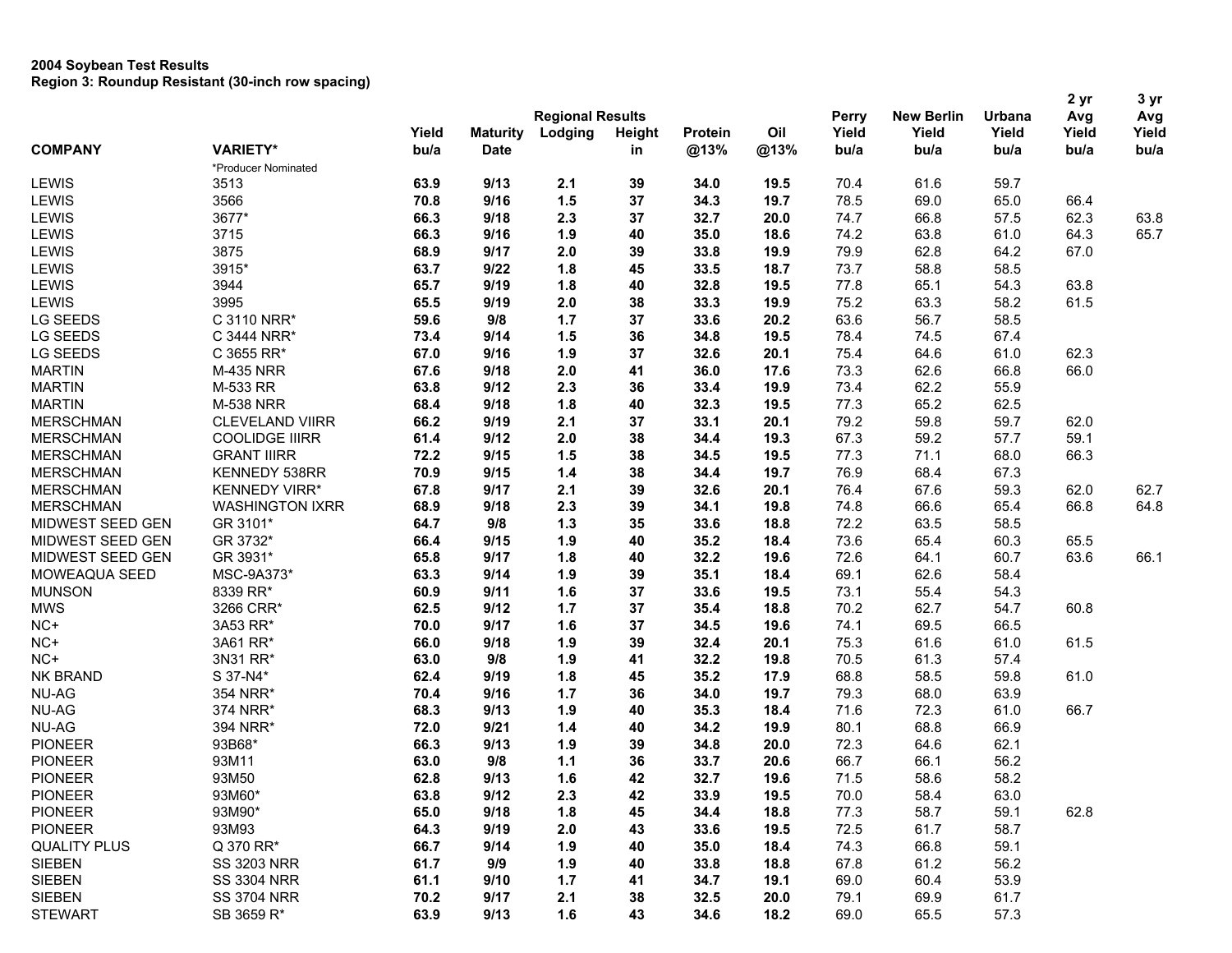|                       |                     |       |                         |         |               | Perry   |      |       | 2 yr              | 3 yr   |       |       |
|-----------------------|---------------------|-------|-------------------------|---------|---------------|---------|------|-------|-------------------|--------|-------|-------|
|                       |                     |       | <b>Regional Results</b> |         |               |         |      |       | <b>New Berlin</b> | Urbana | Avg   | Avg   |
|                       |                     | Yield | <b>Maturity</b>         | Lodging | <b>Height</b> | Protein | Oil  | Yield | Yield             | Yield  | Yield | Yield |
| <b>COMPANY</b>        | <b>VARIETY*</b>     | bu/a  | <b>Date</b>             |         | in            | @13%    | @13% | bu/a  | bu/a              | bu/a   | bu/a  | bu/a  |
|                       | *Producer Nominated |       |                         |         |               |         |      |       |                   |        |       |       |
| <b>STEWART</b>        | SB 3999 R*          | 69.0  | 9/19                    | 2.0     | 41            | 34.6    | 19.4 | 74.6  | 70.8              | 61.5   | 62.7  |       |
| <b>STINE</b>          | S 3242-4            | 63.9  | 9/12                    | 2.0     | 39            | 34.0    | 19.5 | 71.7  | 62.7              | 57.4   |       |       |
| <b>STINE</b>          | S 3532-4            | 72.1  | 9/15                    | 1.5     | 37            | 34.6    | 19.6 | 79.1  | 71.1              | 66.2   | 66.2  |       |
| <b>STINE</b>          | S 3600-4            | 66.2  | 9/16                    | $1.4$   | 40            | 32.3    | 19.7 | 78.6  | 62.0              | 58.0   |       |       |
| <b>STINE</b>          | S 3632-4*           | 65.6  | 9/18                    | 1.8     | 38            | 32.5    | 20.1 | 75.1  | 61.9              | 59.9   |       |       |
| <b>STINE</b>          | S 3832-4            | 69.5  | 9/19                    | 2.0     | 40            | 34.0    | 19.9 | 77.4  | 63.8              | 67.2   | 66.6  |       |
| <b>STONE</b>          | HC-2351 RR*         | 67.3  | 9/17                    | 2.2     | 39            | 32.7    | 20.0 | 73.8  | 66.5              | 61.7   | 62.8  | 64.0  |
| <b>STONE</b>          | <b>HC-2373 NRR</b>  | 65.3  | 9/15                    | 1.9     | 40            | 35.2    | 18.4 | 71.9  | 63.4              | 60.6   | 65.0  |       |
| <b>TRISLER TRISOY</b> | 3222 RR(CN)         | 60.6  | 9/8                     | 1.9     | 40            | 33.6    | 18.8 | 67.0  | 61.7              | 53.0   | 56.0  | 58.4  |
| <b>TRISLER TRISOY</b> | 3530 RR(CN)         | 63.9  | 9/15                    | 1.8     | 40            | 35.0    | 18.5 | 72.6  | 59.4              | 59.8   | 64.0  |       |
| <b>TRISLER TRISOY</b> | 3717 RR(CN)*        | 66.1  | 9/18                    | 2.2     | 38            | 32.5    | 20.1 | 73.7  | 63.0              | 61.6   | 62.8  | 63.5  |
| <b>TRISLER TRISOY</b> | 3833 RR(CN)         | 67.1  | 9/18                    | 1.9     | 40            | 33.6    | 20.0 | 78.1  | 62.0              | 61.4   | 66.1  |       |
| <b>VIGORO</b>         | V 35N4 RR           | 74.4  | 9/13                    | 1.6     | 37            | 34.9    | 19.5 | 79.7  | 73.5              | 70.1   | 67.6  |       |
| <b>VIGORO</b>         | V 36N5 RR           | 67.8  | 9/16                    | 2.1     | 42            | 35.8    | 17.7 | 72.3  | 66.0              | 65.0   |       |       |
| <b>VIGORO</b>         | V 37N3 RR           | 66.3  | 9/15                    | 1.9     | 37            | 35.5    | 18.4 | 73.7  | 66.8              | 58.4   | 65.0  |       |
| <b>VIGORO</b>         | <b>V 38N5 RS</b>    | 68.8  | 9/17                    | 1.9     | 39            | 32.6    | 19.3 | 74.6  | 69.3              | 62.4   |       |       |
| <b>VIGORO</b>         | V 39N4 RR           | 73.3  | 9/18                    | 2.1     | 38            | 33.9    | 19.9 | 80.3  | 73.1              | 66.6   | 69.1  |       |
| <b>WILKEN</b>         | 3410 RR             | 64.1  | 9/9                     | 1.9     | 39            | 33.0    | 19.6 | 69.0  | 63.5              | 59.6   |       |       |
| <b>WILKEN</b>         | 3411 NRR*           | 63.1  | 9/9                     | 1.8     | 37            | 34.0    | 20.0 | 70.3  | 62.4              | 56.7   | 60.9  |       |
| <b>WILKEN</b>         | 3419 NRR*           | 63.8  | 9/9                     | 2.0     | 41            | 32.0    | 19.9 | 72.5  | 59.9              | 59.0   | 59.6  | 61.3  |
| <b>WILKEN</b>         | 3421 NRR            | 59.5  | 9/8                     | 2.2     | 40            | 33.7    | 18.8 | 65.8  | 57.7              | 55.1   | 56.7  |       |
| <b>WILKEN</b>         | 3425 NRR            | 62.5  | 9/11                    | 1.8     | 41            | 34.0    | 18.9 | 74.0  | 55.4              | 58.2   |       |       |
| <b>WILKEN</b>         | 3453 NRR            | 71.5  | 9/16                    | 1.5     | 37            | 34.5    | 19.5 | 76.8  | 70.5              | 67.1   | 65.6  |       |
| <b>WILKEN</b>         | 3461 NRR            | 65.2  | 9/15                    | $1.7$   | 38            | 32.1    | 20.2 | 73.3  | 62.5              | 59.8   | 60.5  | 62.0  |
| <b>WILKEN</b>         | 3470 CRR            | 62.4  | 9/15                    | 2.2     | 38            | 33.3    | 19.2 | 69.2  | 62.3              | 55.7   |       |       |
| <b>WILKEN</b>         | 3471 NRR            | 61.5  | 9/11                    | 1.8     | 42            | 34.7    | 18.6 | 71.3  | 58.4              | 54.8   | 59.7  | 61.7  |
| <b>WILKEN</b>         | 3473 NRR            | 65.5  | 9/13                    | 1.6     | 40            | 35.0    | 18.6 | 73.6  | 61.4              | 61.5   | 65.5  |       |
|                       |                     |       |                         |         |               |         |      |       |                   |        |       |       |
| <b>WILKEN</b>         | 3475 RR             | 64.4  | 9/16                    | $1.4$   | 39            | 32.8    | 19.7 | 76.6  | 56.9              | 59.7   | 59.2  |       |
| <b>WILKEN</b>         | 3479 NRR            | 69.2  | 9/18                    | 1.8     | 39            | 32.4    | 19.5 | 76.1  | 69.7              | 61.8   |       |       |
| <b>WILKEN</b>         | 3491 NRR            | 72.8  | 9/20                    | 2.0     | 39            | 33.8    | 19.9 | 79.9  | 72.4              | 66.1   | 69.0  |       |
| <b>WILKEN</b>         | 3499 NRR*           | 64.3  | 9/18                    | 1.8     | 41            | 32.4    | 19.6 | 72.1  | 60.2              | 60.8   | 61.4  | 64.7  |
| <b>WILKEN</b>         | <b>WX 137 RR</b>    | 62.6  | 9/6                     | $1.4$   | 35            | 33.4    | 19.8 | 65.8  | 64.2              | 57.6   | 56.2  |       |
| <b>WILKEN</b>         | <b>WX 177 RR</b>    | 62.8  | 9/10                    | 2.4     | 40            | 33.5    | 18.7 | 70.1  | 59.1              | 59.4   | 60.1  |       |
| <b>WILLCROSS</b>      | RR 2303 N*          | 61.3  | 9/9                     | 1.7     | 37            | 33.8    | 20.3 | 72.0  | 55.5              | 56.3   | 58.8  |       |
| <b>WILLCROSS</b>      | RR 2331 N*          | 66.8  | 9/9                     | 1.8     | 41            | 32.7    | 19.7 | 70.8  | 67.8              | 61.7   | 61.5  |       |
| <b>WILLCROSS</b>      | RR 2335 N           | 64.4  | 9/10                    | 1.7     | 41            | 34.5    | 18.6 | 73.4  | 58.7              | 61.1   |       |       |
| <b>WILLCROSS</b>      | RR 2354 N*          | 70.9  | 9/14                    | 1.5     | 36            | 34.6    | 19.6 | 76.9  | 68.2              | 67.7   | 65.9  |       |
| <b>WILLCROSS</b>      | RR 2355 N           | 66.3  | 9/17                    | 1.7     | 42            | 35.8    | 17.9 | 73.8  | 64.0              | 61.1   |       |       |
| <b>WILLCROSS</b>      | RR 2373 N           | 63.5  | 9/16                    | 2.0     | 39            | 35.1    | 18.5 | 69.4  | 61.3              | 59.9   | 63.6  | 65.2  |
| <b>WILLCROSS</b>      | RR 2383             | 71.0  | 9/20                    | 2.2     | 40            | 33.8    | 19.9 | 79.4  | 69.9              | 63.7   |       |       |
| <b>WILLCROSS</b>      | RR 2385 NS          | 66.3  | 9/18                    | 1.6     | 39            | 32.1    | 19.5 | 77.1  | 65.4              | 56.4   |       |       |
| <b>WILLCROSS</b>      | RR 2392 N           | 65.3  | 9/17                    | 1.7     | 41            | 31.7    | 19.8 | 78.4  | 59.2              | 58.2   | 63.4  | 66.3  |
| <b>WILLCROSS</b>      | RR 2393 N           | 68.2  | 9/19                    | 2.0     | 39            | 33.5    | 19.9 | 77.8  | 61.4              | 65.5   | 66.5  |       |